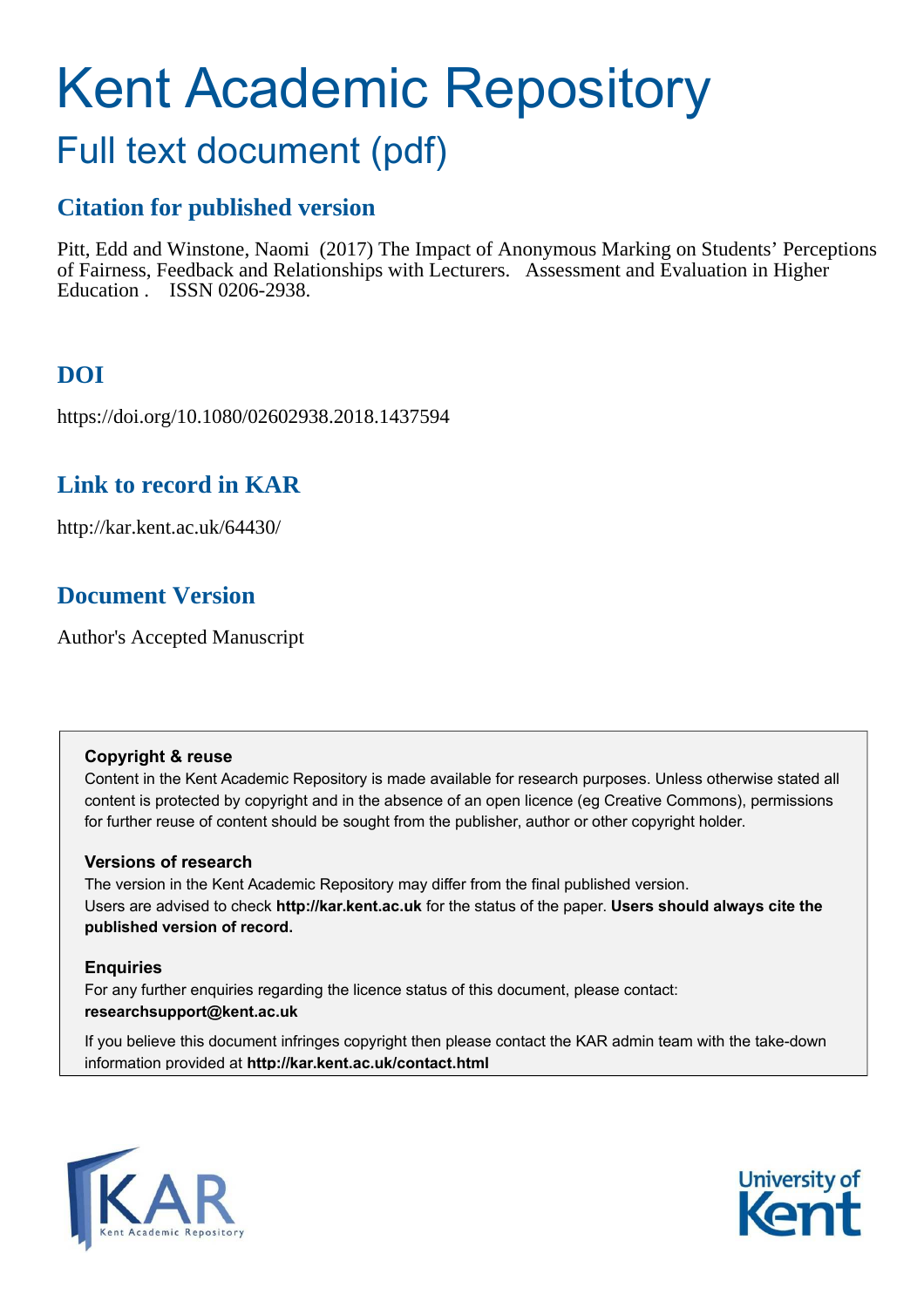#### **Title - The Impact of Anonymous Marking on Students' Perceptions of Fairness, Feedback and Relationships with Lecturers.**

Edd Pitt<sup>1</sup> & Naomi Winstone<sup>2</sup>

<sup>1</sup>Centre for the Study of Higher Education, University of Kent, Canterbury CT2 7NX, UK. (Corresponding author e.pitt@kent.ac.uk.)

<sup>2</sup> Department of Higher Education, University of Surrey, Guildford, GU2 7XH, UK.

Provide short biographical notes on all contributors here if the journal requires them.

Edd is the Programme Director for the Post Graduate Certificate in Higher Education and a lecturer in higher education and academic practice at the University of Kent, UK. His principle research field is assessment and feedback, with a particular focus on students' emotional processing during feedback situations.

Naomi Winstone is a Senior Lecturer in the Department of Higher Education at the University of Surrey. Naomi is a cognitive psychologist and her research focuses on learning through engagement with feedback. Naomi is a Senior Fellow of the Higher Education Academy and a National Teaching Fellow.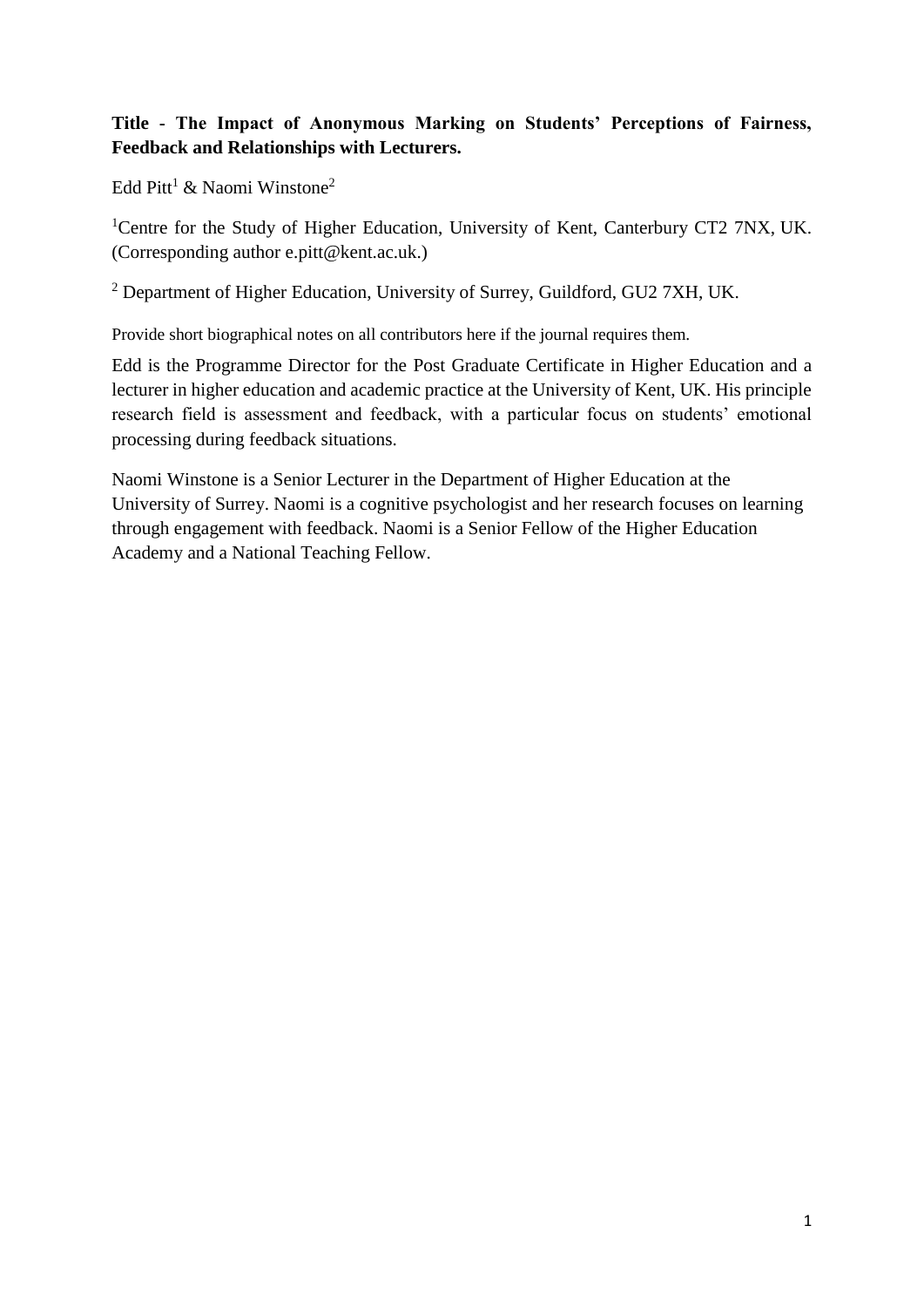#### **The Impact of Anonymous Marking on Students' Perceptions of Fairness, Feedback and Relationships with Lecturers.**

#### **Abstract**

Anonymity in marking is a contentious issue within higher education. Conflicting research findings have identified issues surrounding gender bias, ethnicity bias and fairness in marking. However, the effects of anonymity upon feedback mechanisms have not been systematically explored. This study sought to understand the effects of anonymous marking and feedback upon students' perceptions of its potential for future learning and relationship building with their lecturer. First year United Kingdom undergraduate business, politics, pharmacy and french students experienced anonymous and non-anonymous marking of coursework across different modules. Student performance data were collected, and a survey was administered following the completion of their modules. Results revealed that anonymous marking did not seem to advantage or disadvantage particular groups of students in terms of grade outcome. There was no significant difference in perceptions of fairness according to whether or not marking was anonymous. Furthermore, the results suggest that anonymous marking might undermine the learning potential of feedback, and minimise the strength of the relationship between lecturers and students, which may minimise the role of dialogue in the feedback process.

**Keywords:** Anonymity, Fairness, Feedback Dialogue, Attainment Gap, BME

#### **Introduction**

The merits of anonymous marking have been the subject of lively debate within the assessment literature over the past thirty years. Whilst some espouse the practice as a method to minimise gender and ethnicity bias (e.g. Bradley 1984, 1993; Baird, 1998), conclusive empirical support for this position is rather thin on the ground. Whilst anonymous marking is unlikely to eliminate all sources of bias during marking, it can promote students' confidence in the fairness of the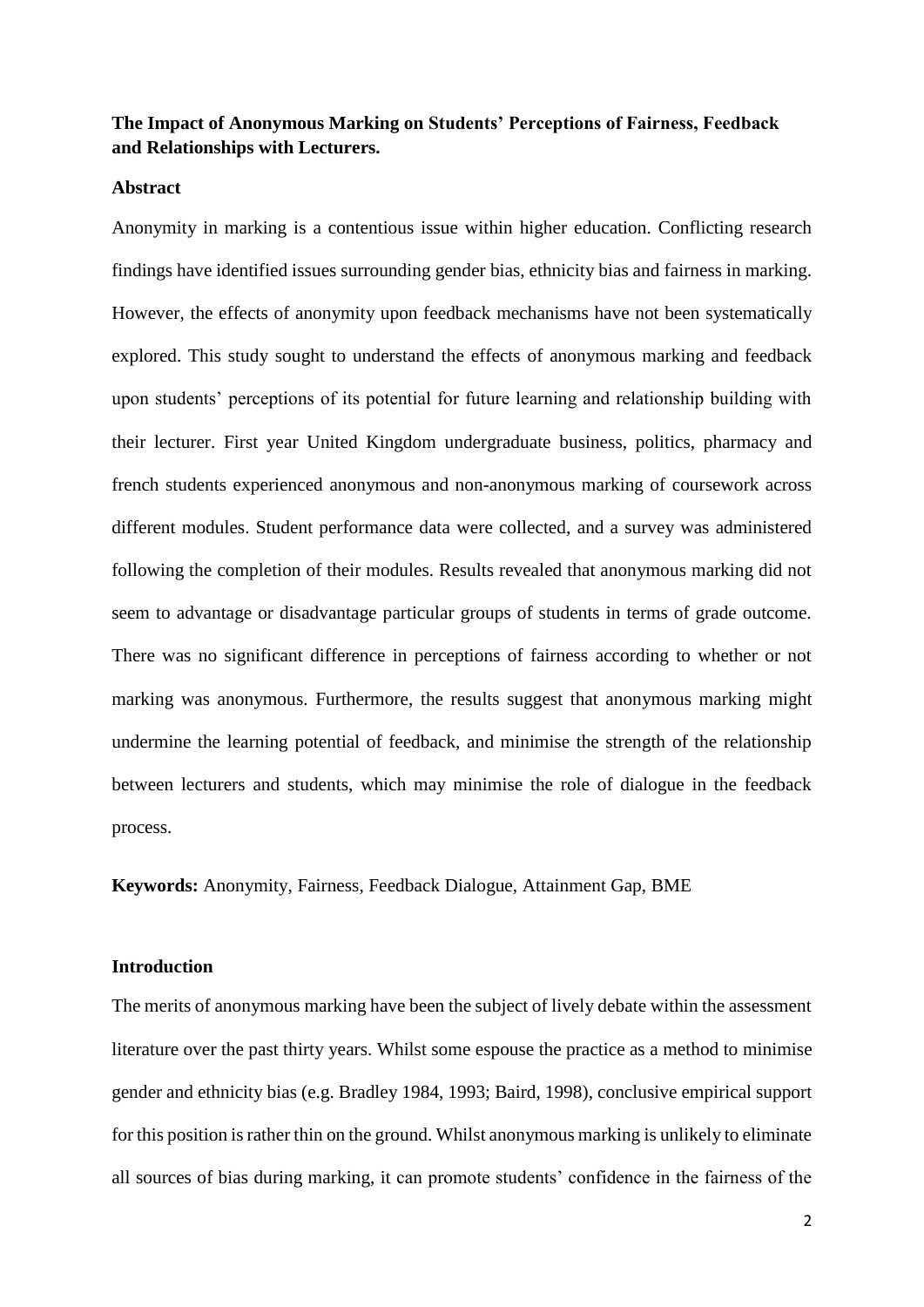assessment process (Falchikov & Goldfinch, 2000). Indeed, the United Kingdom National Union of Students have suggested that anonymous marking "reduces both the fear and likelihood of discrimination" (NUS, 2008, p.3). The introduction of anonymous marking in many institutions was in part a response to the 2008 NUS 'mark my words, not my name' campaign. This campaign reflected findings from a 1999 survey, which reported that "44 per cent of students' unions believed that discrimination and bias played a part in the way that students' work was assessed and addressed." (p.1) The NUS further argue that anonymous marking also protects staff from potential accusations of prejudice; without activating prior knowledge of a student's past performance, a marker cannot be biased by prejudgements (Fleming, 1999). Critics of anonymous marking have argued that it appears to erode trust in the assessment process and, in particular, depersonalises teaching and undermines the developmental function of feedback (Baty, 2007; Southee, 2009; Price, Handley, Millar & O'Donovan, 2010). The issue of anonymous marking merits closer scrutiny within the context of recent changes to UK higher education funding, the growing diversity of the student body, and an increasing awareness of the importance of dialogic feedback processes (Carless, 2016).

#### **Bias in the Grading of Work**

A commonly held value by those working in higher education is that assessment processes should be equitable (Brennan, 2008). Without anonymous marking, Dennis and Newstead (1994) argue that the potential exists for discrimination on grounds of race, age and other personal characteristics. Within a secondary school setting Goddard-Spear (1984) reported that Science markers awarded higher marks if they perceived a blind piece of work to have been written by a male. Similarly, within an early empirical study in a higher education context, Bradley (1984) reported that when less experienced second markers graded work that was not anonymised (without knowledge of the first marker's mark), the second marker gave higher grades than the first marker to the work of males, whilst the marks given to the work of females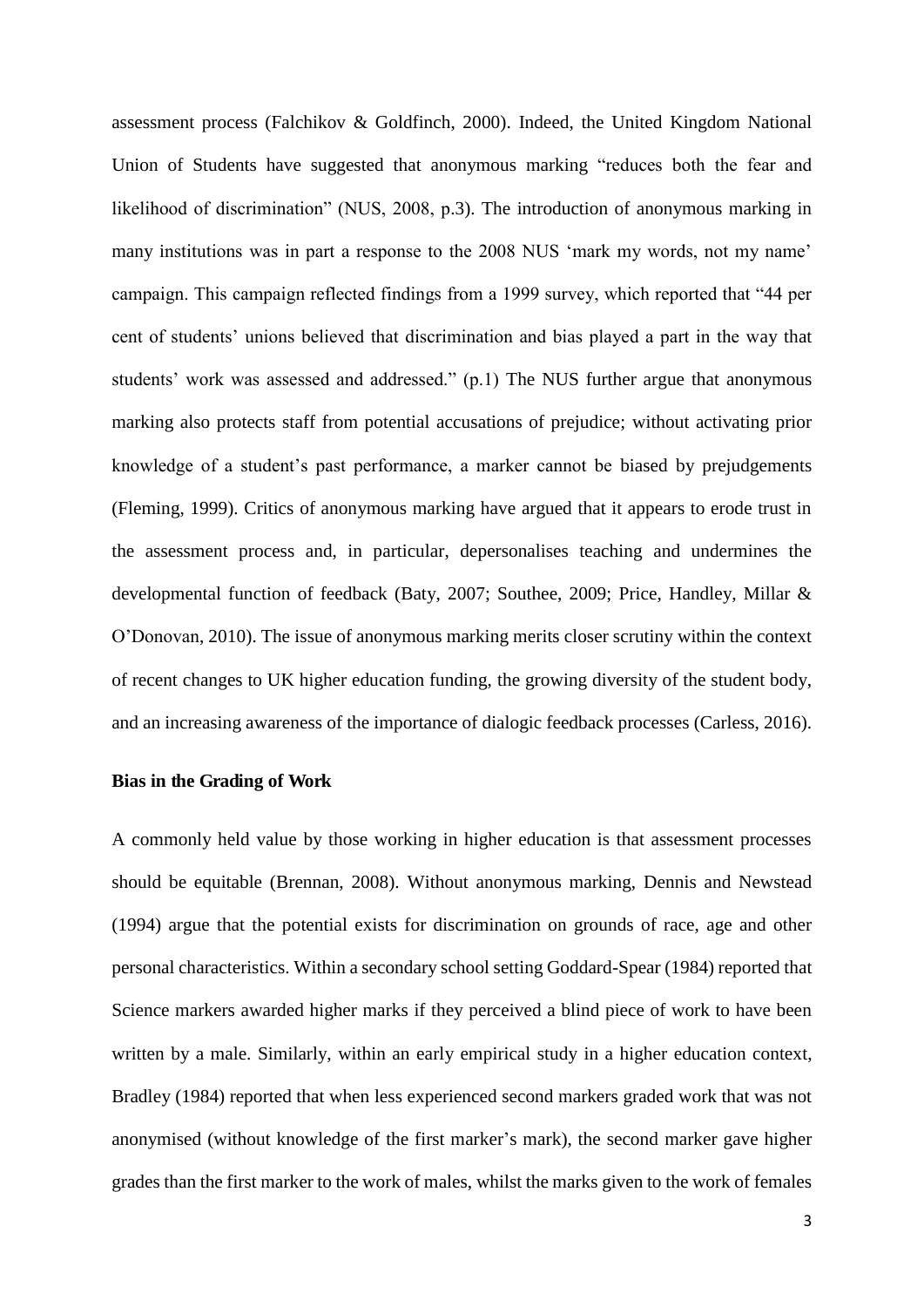were similar for both the first and second markers. However, such a finding has not been replicated, and other researchers have argued that bias is most likely attributable to a marker's previous knowledge of the student, rather than to broad characteristics such as gender (Dennis and Newstead, 1994). Conversely, no consistent evidence of gender bias in marking has been reported in either Secondary school settings (Baird, 1998) or higher education Settings (Newstead and Dennis, 1990). Indeed, in a more recent study where examination scripts were marked both anonymously and non-anonymously, Owen, Stefaniak and Corrigan (2010) reported no evidence of gender bias in marking.

Regardless of the source of bias, Malouff, Stein, Bothma, Coulter and Emmerton (2014) have argued that the existence of bias in marking can reduce equity, advantaging some groups of students whilst concurrently disadvantaging others. On the basis of findings that the introduction of anonymous marking at the University of Wales increased the number of First Class Degrees awarded to women by 13%, Brennan (2008) concluded that: "knowledge of the identity of the student who authored the piece of written assessment has the potential to create bias in the mind of the examiner" (p. 43). This position aligns closely with recommendations made by Malouff, Emmerton and Schutte (2013), that bias in grading can be minimised where the marker has no knowledge of the students' previous performance, grades, or gender. Nevertheless, others suggest that there is little conclusive evidence that anonymous marking eradicates gender bias (Krawczyk, 2017).

It has been suggested that anonymous marking preserves the integrity of the lecturer and student relationship, protecting both parties from potential sources of bias, ensuring the work is judged on its merits (Worsley & Knight, 1998; Brennan, 2008; Malouff et al., 2013; Malouff et al., 2014). Counter to this conclusion, Dennis (2007) suggested that as long as second marking is conducted by someone who has no previous knowledge of the student, there is no reason why first marking need be anonymous. Owen, et al. (2010) have even gone so far as to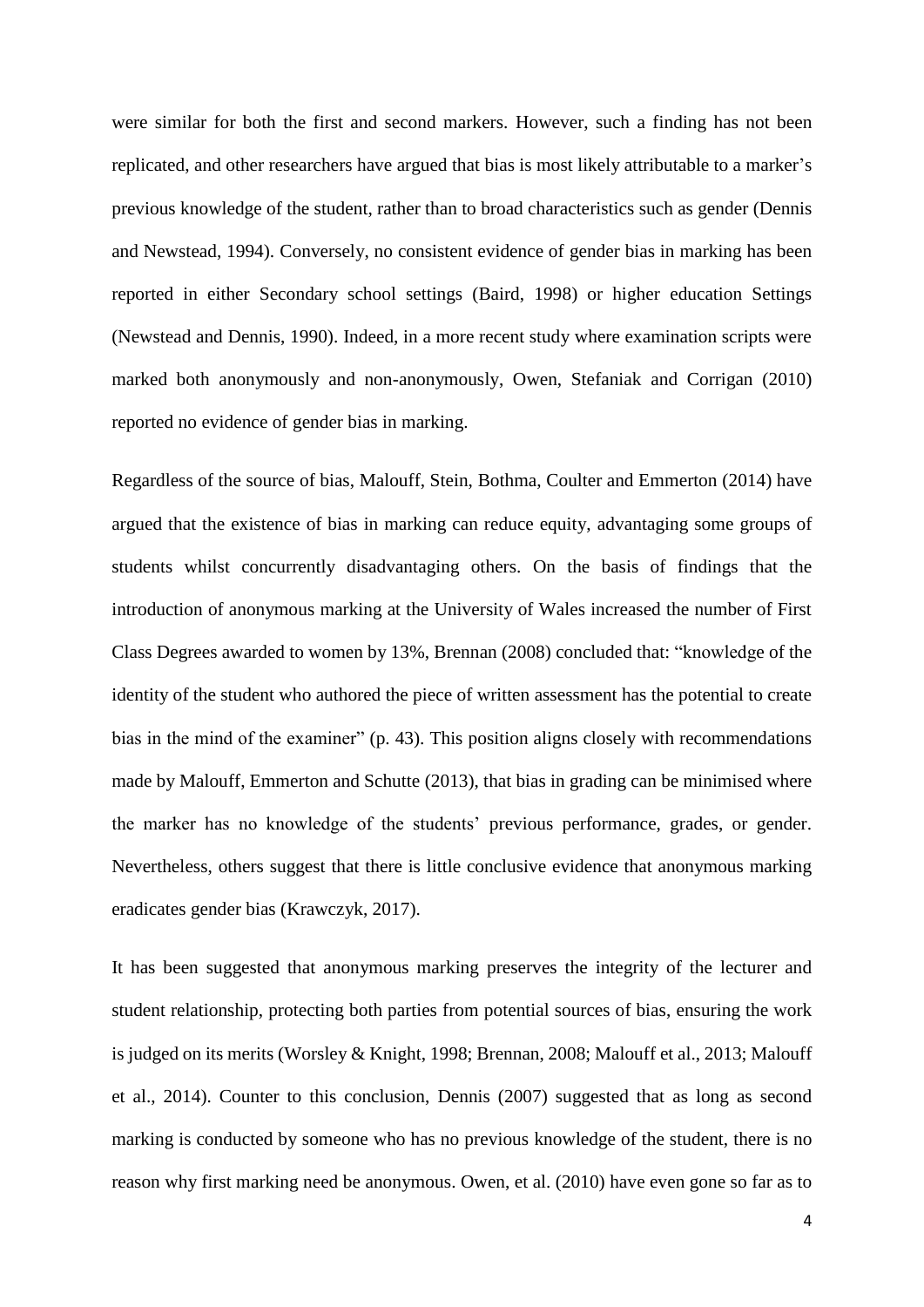argue that requiring anonymisation of student work is a negative commentary on accepted assessment accuracy within the sector. They suggest that if markers switch to anonymous marking it indicates cynicism with previous marking practices and promotes distrust between lecturers and students (Owen et al., 2010).

Assessment practices have also come under scrutiny in the context of attainment gaps between students of different ethnic groups. A report by the UK higher education Academy (HEA) concluded that:

"Relative to White students, those from every non-White ethnic group are less likely to obtain good degrees and less likely to obtain first class degrees… The odds of an Asian student being awarded a good degree were half of those of a White student being awarded a good degree, whereas the odds of a Black student being awarded a good degree were a third of those of a White student being awarded a good degree." (Richardson, 2008a, p.10)

This is an extremely complex issue that cannot be attributed solely to marking practices. Arguably, final degree outcomes can be influenced by many factors which are not able to be mitigated entirely by anonymising marking. Indeed, the report's author, Singh (2011), concedes that explanations for the differing attainment levels of Black and Minority Ethnic (BME) and White students are not yet fully understood and warrant further investigation, especially if we are to draw direct relationships between marking practices and attainment outcomes (Osler, 1999). In the UK, the HEA and the Equality Challenge Unit (ECU) (ECU/HEA, 2008) have themselves highlighted the need for more research into students' experiences of marking practices and the resulting impact on attainment. Alongside differences in degree outcomes, BME students also report lower levels of satisfaction with the experience of assessment and feedback when compared to white students. BME students cite perceptions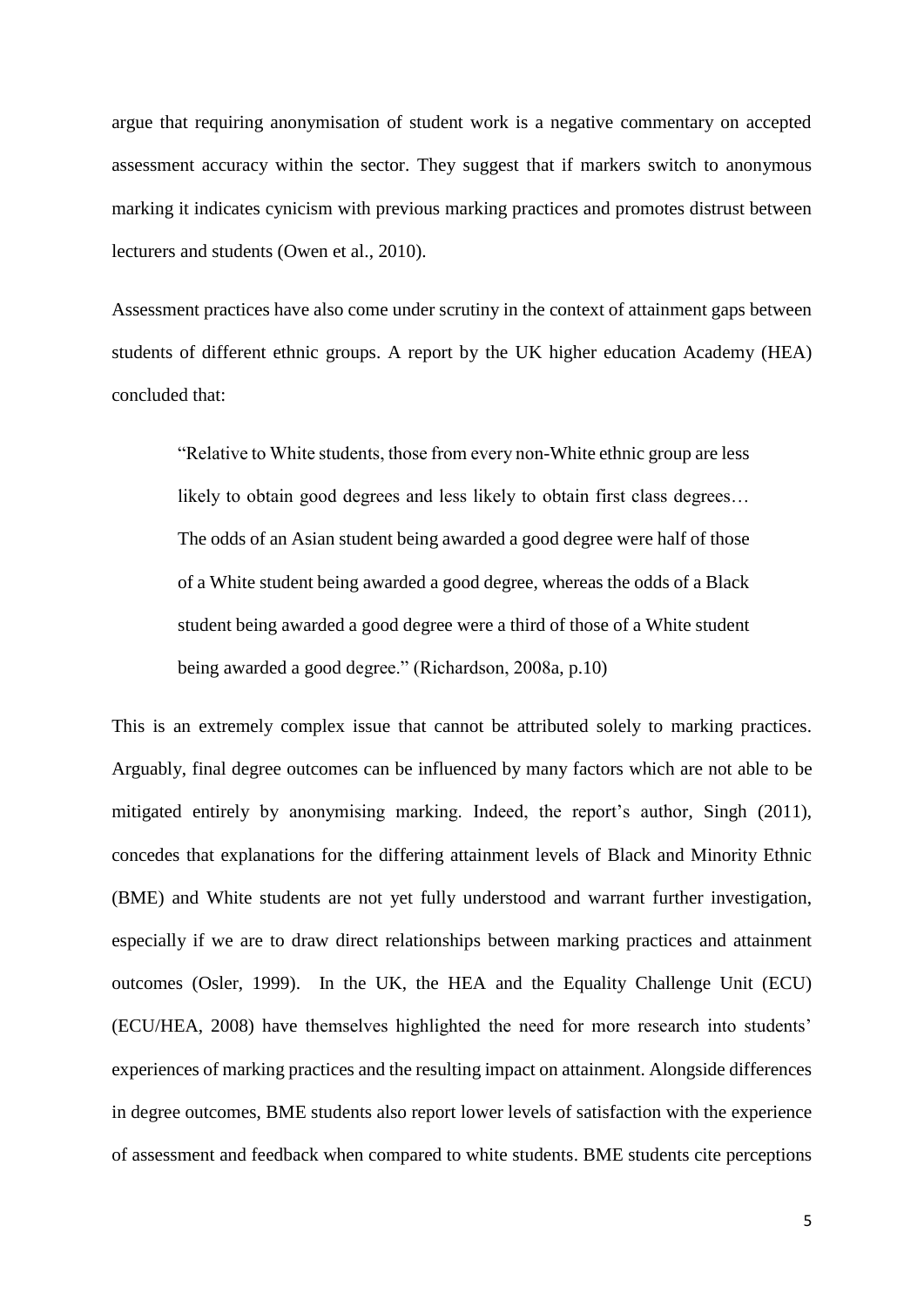of unfair assessment and a lack of transparency in marking arrangements as the cause of their dissatisfaction, leading to demands for anonymous marking (Singh, 2011; Surridge, 2008)

Within many higher education institutions, it has long been an accepted practice to mark examination scripts anonymously, however, there is little evidence that such a practice reduces attainment gaps between different groups of students. At one UK higher education institution, Hinton and Higson (2017) analysed 32,000 student records from a 12-year period. The mean performance of students on exams and coursework which were marked anonymously, and on oral presentations which were marked non-anonymously, was scrutinised. Where exam scripts were marked anonymously, the attainment gaps between students of different genders and ethnicities reduced by as little as 0.6 and 1.5 per cent, respectively. Interestingly, for oral presentations which were marked non-anonymously, the gaps in performance between different types of students also narrowed over the same period, which could not be attributed to anonymous assessment. Hinton and Higson (2017) conclusively suggest that anonymous marking has done little to reduce between-group mean performance differences. However, the impact of anonymous marking on the grade awarded to a piece of work is only a small component of the assessment process. A crucial question is whether the practice of anonymous marking influences the nature of the feedback given to the student, and the impact of this feedback on their future learning and development.

#### **The Effect of Anonymous Marking on Feedback**

It is important to distinguish between anonymous grading and anonymous feedback; Whitelegg (2002) argues that whilst anonymous grading has clear advantages (such as removal of bias/prejudgement), the provision of feedback on an anonymous basis is potentially problematic. Drawing upon data from focus groups with both staff and students, Whitelegg suggests that anonymous marking disrupts the feedback loop by removing the individualisation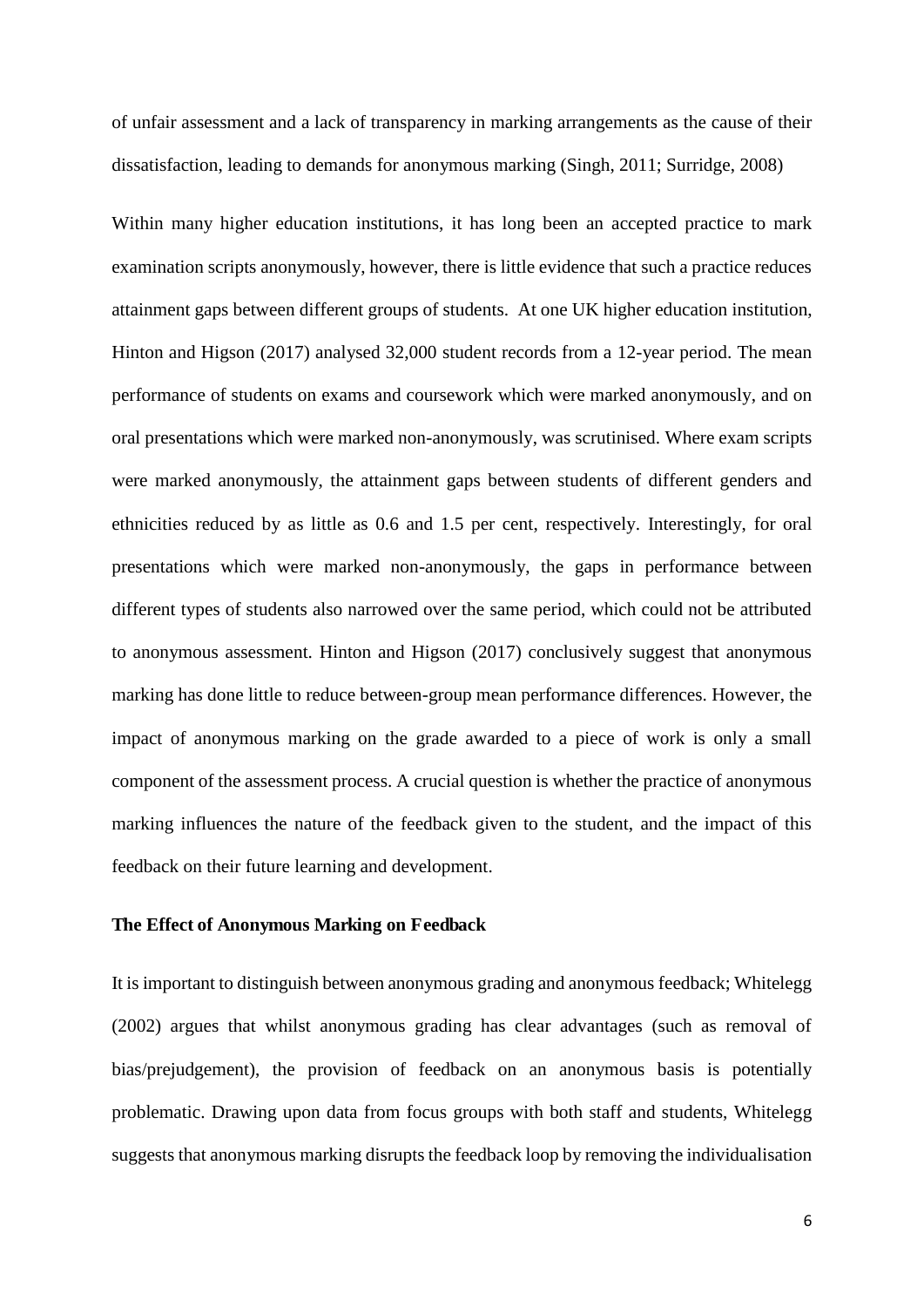of feedback comments, increasing the distance between staff and students. Arguably, this may reinforce a more monologic feedback paradigm whereby students are merely passive recipients of feedback rather than active engagers with feedback dialogue (Winstone & Pitt, 2017). Such potential negative implications for the student learning experience need to be considered when adopting or reviewing the use of anonymous marking (Birch, Batten and Batey, 2016). This is particularly the case if we are to promote learning through authentic assessment which is transferable to employment after completing higher education. After all, as Brennan (2008) argues, in a professional work context employees are rarely appraised anonymously.

Much assessment feedback in UK higher Education is written and delivered as one-way communication which students often regard as opaque and unusable (Nicol, 2010). Increasingly, the concept of ongoing dialogue between lecturer and student throughout the assessment process has been promoted within the literature (Nicol & Macfarlane-Dick, 2006; Carless, 2016; Ajjawi & Boud, 2017). However, anonymous marking can limit the potential for dialogue within the feedback process for a number of reasons.

Firstly, anonymous marking makes it difficult for lecturers to write individualised feedback for students (Whitelegg, 2002). Second, lecturers like to recognise improvement and progression from one assessment to another but anonymous marking makes this difficult to achieve (Tuck, 2012), and anonymous marking policies may inadvertently discourage the use of formative assessment. In this regard, Orsmond, Merry and Reiling (2005) reported that if drafts of a student's work have been assessed formatively, the anonymous marking process for the summatively assessed submission is perceived to be undermined. Third, research has consistently reported that students prefer personalised, prompt, encouraging feedback that promotes self-regulation and supports future development (Hattie and Timperley, 2007; Handley, Price & Miller, et al, 2008; Tuck, 2012; Birch et al., 2016; Winstone, Nash, Rowntree & Menezes, 2016). However, students are able to recognise the rather depersonalised nature of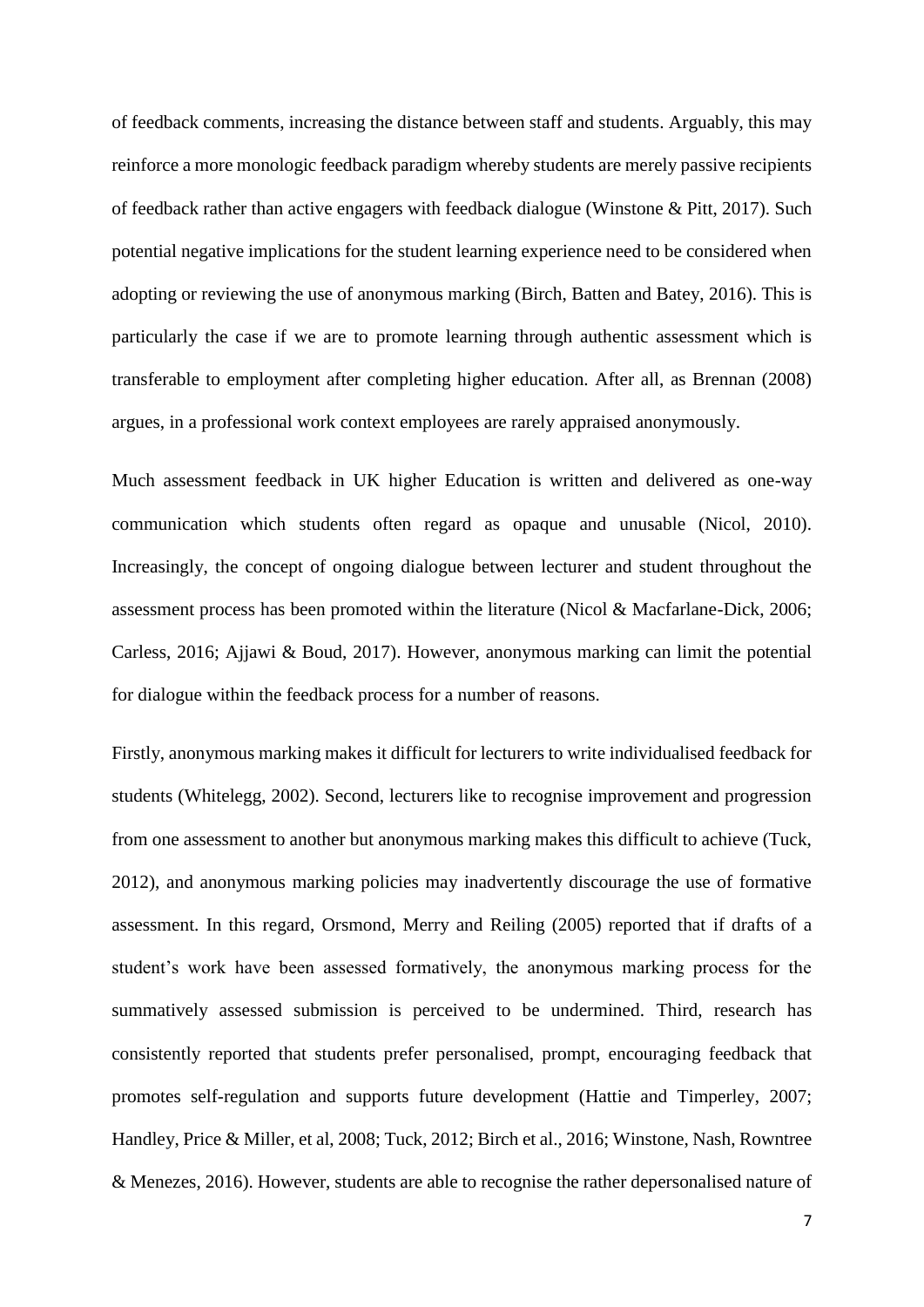feedback on anonymously marked work and thus respond more negatively to such feedback (Whitelegg, 2002; Crook, Gross, and Dymott, 2006).

Research continually attests to the fact that feedback can have a considerable effect upon student emotions (Rowe, Fitness & Wood, et al., 2013; Pitt & Norton, 2016; Pitt, 2017). Objective, depersonalised feedback therefore fosters feelings of not belonging and detachment from the learning situation (Pitt, 2017). This is particularly the case for non-traditional and mature students who report that anonymous marking makes them feel unwelcomed and not nurtured (Young, 2000). This issue seems especially prevalent given the recent desire by the UK government to increase the numbers of widening participation students within higher education. Pitt (2017) has argued that for lower achieving students, feedback is a troublesome area, particularly when it is given at the end of the assessment process with no opportunity to act upon it. Therefore, feedback which is generic, emotionally neutral and not personalised to a particular student's needs may not have the desired effect of promoting future use (Birch et al., 2016; Pitt & Norton, 2016). This outcome runs counter to an increasing focus within the literature on student engagement with and implementation of feedback (e.g. Jonsson, 2013; Nash & Winstone, 2017; Price et al., 2010; Winstone, Nash, Parker & Rowntree, 2017; Winstone, Nash, Rowntree & Parker, 2017).

Implicit within the framework surrounding anonymously marked work is an onus upon students to come and discuss the feedback with the marker. It is here that potentially lecturers may be able to mitigate the effects of depersonalised feedback (Whitelegg, 2002, Birch et al., 2016). However, such a practice would arguably serve to increase workload and create a pressure situation for students who struggle with one-to-one situations following a poor outcome (Owen et al., 2010; Pitt, 2017). Whitelegg (2002) suggested that students may actively disengage from the process and not speak to the marker about the feedback. It is for this reason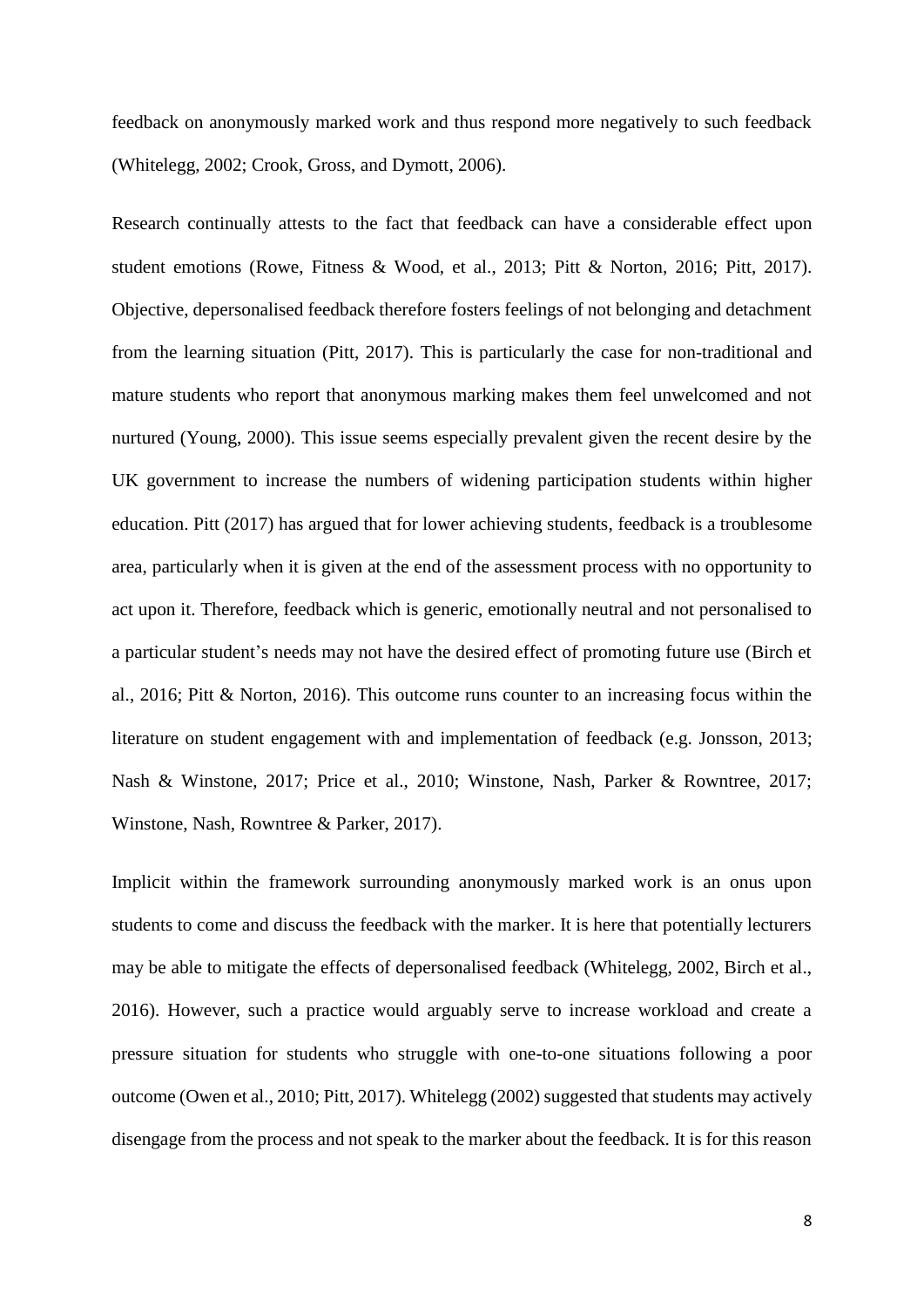that the feedback loop may be disrupted to the point where feedback is not understood, acted upon or utilised.

Very little work currently exists exploring gender and ethnic differences in the nature of feedback comments given. If evidence were to suggest that knowing the gender or ethnicity of a student led a marker to provide different feedback, either in terms of quantity, quality or focus, then this might support calls for anonymous marking practices. To this end, Birch, et al. (2016) investigated the effect that perceived student gender had on the nature of feedback comments given to the student. They found there were no gender differences in the content or number of comments made on the students' work. In this regard, it appears that markers were marking and generating feedback comments based solely on the content of the work.

#### **The Present Study**

In light of conflicting findings regarding gender bias, ethnicity bias and fairness in marking, the first aim of the present study was to explore whether students perceive anonymous marking as fairer than non-anonymous marking, and whether perceptions of fairness differ according to student gender and ethnicity. In line with this aim, we also wished to test for statistical differences between student marks for anonymously and non-anonymously marked work. The second aim of the present study was to look beyond perceptions of fairness to consider whether students perceive non-anonymous marking as fostering a stronger relationship with their lecturer than anonymous marking, and whether feedback on non-anonymously marked work is perceived as more helpful to learning than feedback from anonymously marked work.

#### **Method**

#### **Participants**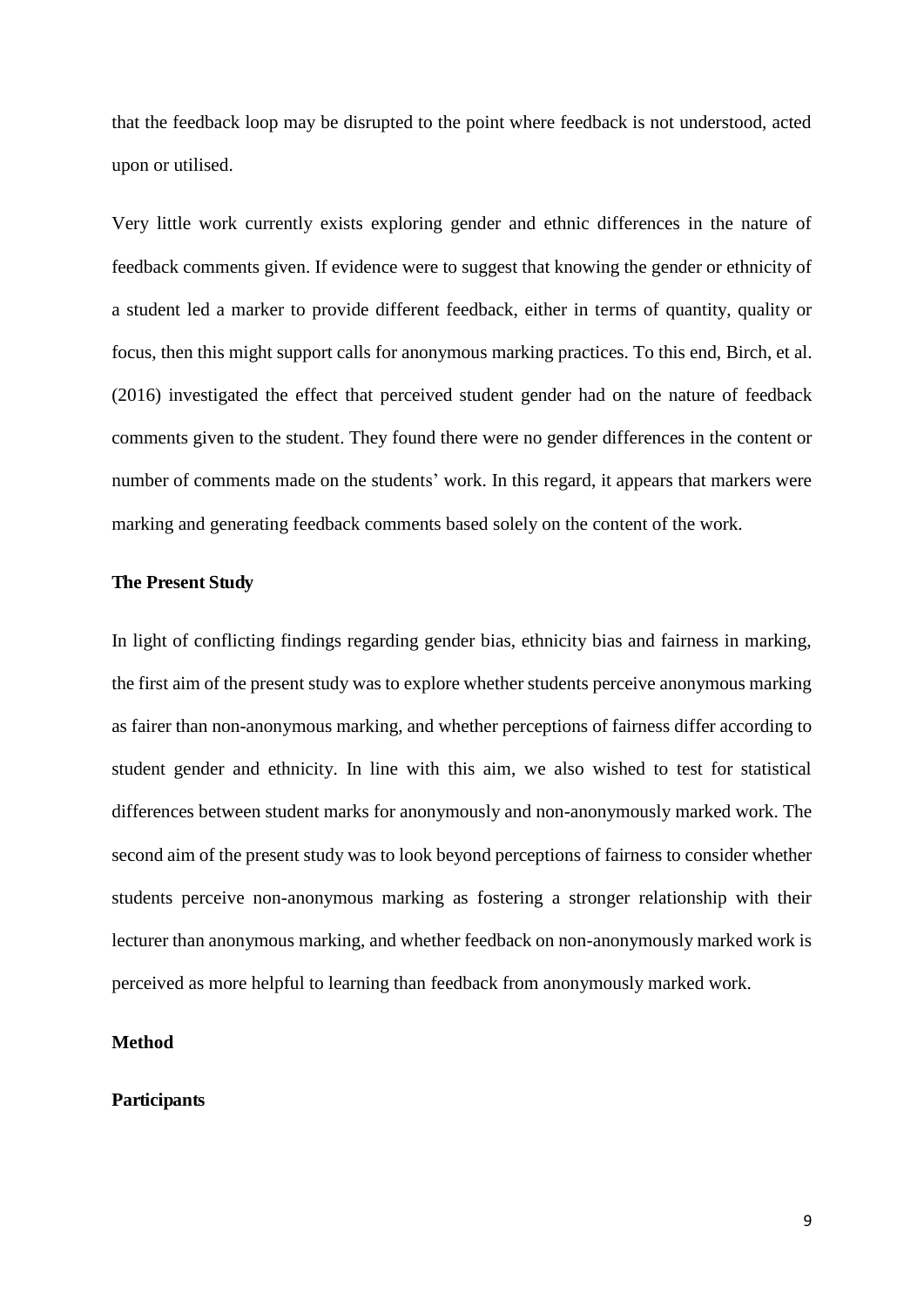Across four first year UK undergraduate subjects, 442 students experienced one module where coursework was marked anonymously and three modules where it was marked nonanonymously. A survey was distributed to all students and 195 responded (Male  $n = 98$ , M<sub>age</sub>  $= 19.48$ , SD = 2.69; Female n = 97, M<sub>age</sub> = 19.16, SD = 1.14). The students were selfcategorised as White (m=54, f=48), Black (m=27, f=35) and Asian (m=17, f=14). Four disciplines were represented: Business (n=87); Politics (n=60); Pharmacy (n=40); and French  $(n=8)$ .

#### **Design and Procedure**

Each student experienced both anonymous and non-anonymous marking of summative assessments within their programme of study during one semester. Each student experienced one semester-long module where one piece of summative coursework was anonymously marked and feedback given, and three other semester-long modules where coursework was not marked anonymously. The University where this research took place was keen to explore the impact of anonymous marking on a small scale and therefore the researchers were permitted to only modify the coursework marking for one of the student's four modules. The assessments in all four modules were discussed in advanced with students. All students were given briefings relating to assessment criteria and analytic marking rubrics that would be used by markers. The criteria and marking rubrics were available in module handbooks and the VLE. Prior to commencement of the semester students were told in which of the four modules they were studying they would be assessed anonymously, and that they would be asked to complete a survey relating to their experiences of marking in all modules at the end of the semester.

Ethical approval was granted for both the distribution of the survey, as well as accessing performance data for work marked both anonymously and non-anonymously.

#### **Performance Data**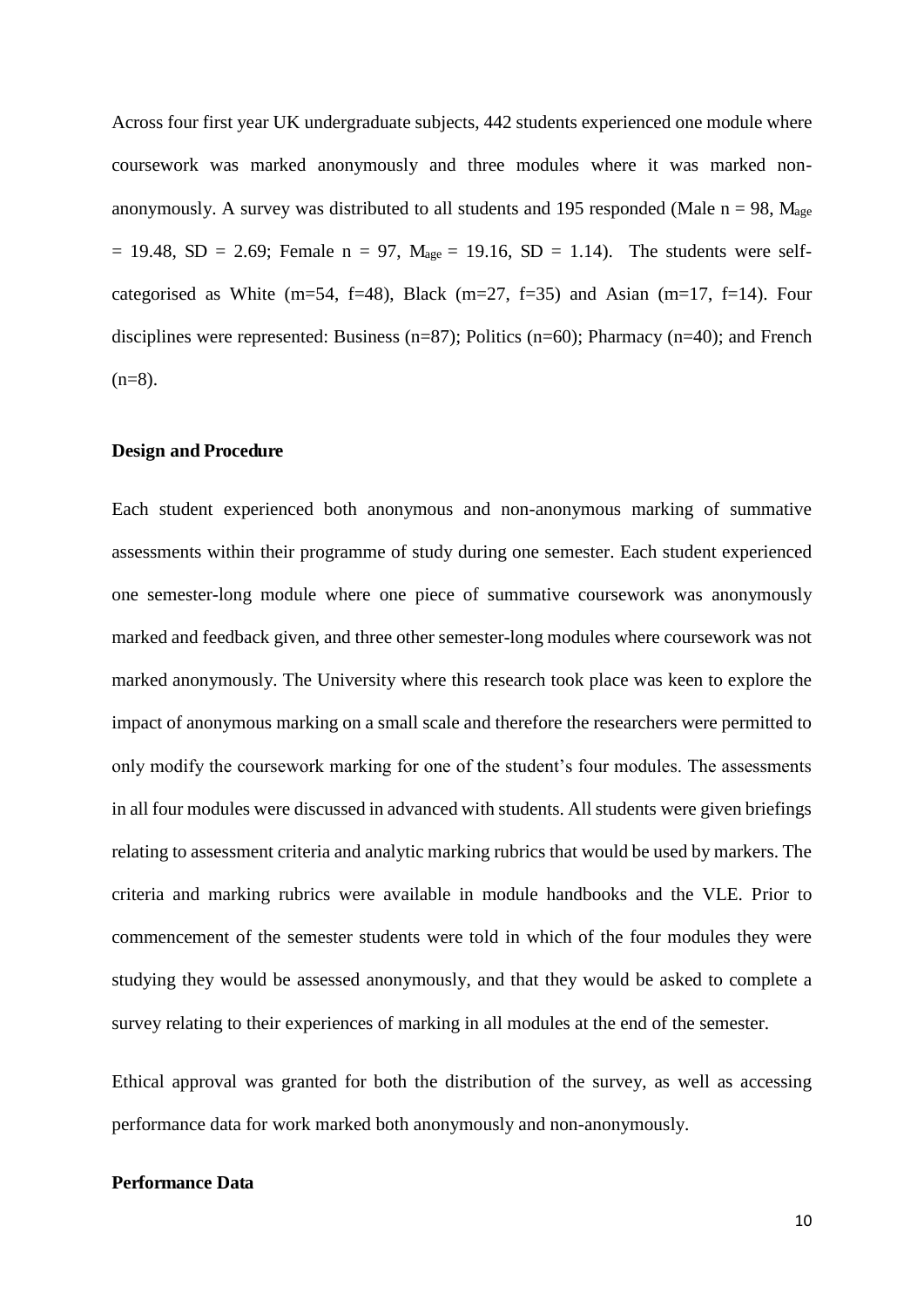Marks awarded for coursework that had been anonymously and non-anonymously marked were made available by the central University data team for 325 of the 442 students in the study.

#### **The Survey**

The survey was administered in the final teaching session of the module where the coursework had been marked anonymously to ensure that students were aware of which module they experienced anonymous marking in. Students were asked to complete the survey relating to their experiences of both anonymised and non-anonymised marking and feedback. The timing of the survey varied between one and two weeks after students had received their marks and feedback from the coursework in all modules used in this study. The survey questions were derived from the findings of previous literature relating to anonymous marking and feedback, alongside questions relating to assessment and feedback aligned with items from the NSS (see online supplementary materials). Students indicated their agreement with statements on a scale from 1 (strongly disagree) to 5 (strongly agree).

Students were asked to consider their experiences of both anonymous and non-anonymous marking, by rating their perceptions of the marking process, (bias, fairness, transparency and confidence in the process; 5 items), perceptions of feedback (content, future use, clarifying gaps in knowledge, use in the next assessment, subsequent assessment behaviours; 5 items) and perceptions of relationships (learning progress recognition, relationship with lecturer, effort recognition; 3 items). The survey also collected basic demographic information.

#### **Data Analysis**

Both performance data and survey data were screened and found to meet parametric assumptions. Thus, statistical analysis of the performance data and survey data utilised mixed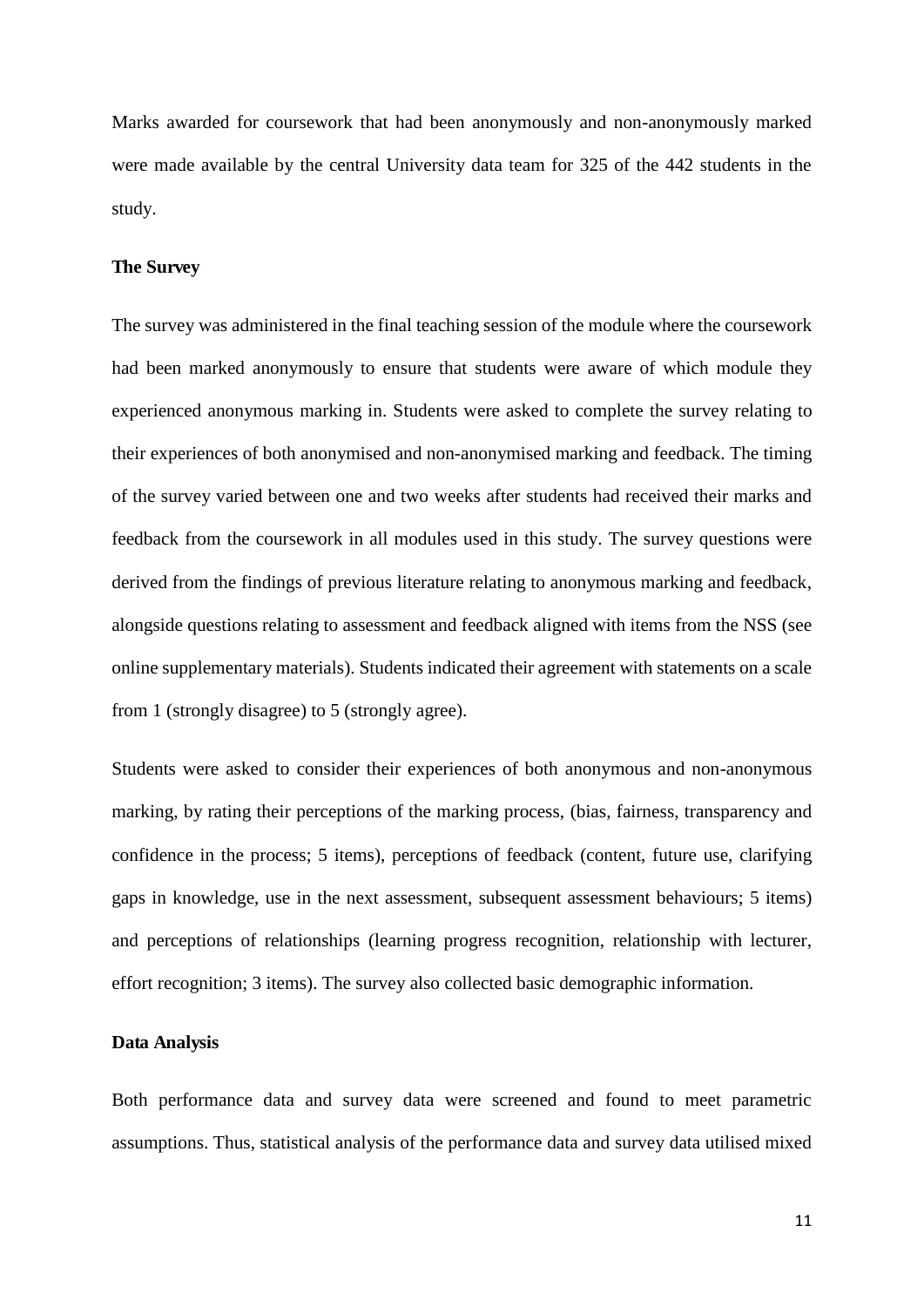ANOVA models, in order for gender and ethnicity to be included as between-subjects variables alongside the within-subjects factor of anonymity.

#### **Results**

#### **Performance Data**

For all students, one piece of coursework was anonymously marked, and up to three pieces of coursework were marked non-anonymously. Thus, we compared marks obtained on the one piece of anonymously marked coursework with the average mark of the pieces of coursework that were marked non-anonymously (see Table 1).

Having confirmed that the data met parametric assumptions, student performance data were analysed using a 2 (Anonymity; anonymous and non-anonymous) x 2 (Gender) x 3 (Ethnicity) Mixed ANOVA with Anonymity as the repeated measure. Students' performance did not differ significantly across coursework that was marked anonymously and non-anonymously (F (1, 319) = .40, p = .49,  $\eta^2$ <sub>p</sub> = .002). Crucially, none of the interactions including the factor of Anonymity were statistically significant (all  $ps > .05$ ); thus, anonymous marking did not seem to advantage or disadvantage particular groups of students. The only other significant effect was the main effect of ethnicity (F  $(2, 319) = 5.13$ , p = .006,  $\eta^2$ <sub>p</sub>=.03); regardless of whether work was marked anonymously or non-anonymously, white students  $(M = 62.81, SD = 8.43)$ obtained higher grades than black students  $(M = 59.81, SD = 7.70)$  ( $p = .006, d = 0.36$ ).

#### **Survey Data**

Composite scores for each of the three dimensions of the survey were calculated, and all dimensions had good internal consistency (see Table 2 for reliability coefficients and descriptive statistics). All dependent variables were screened and found to meet parametric assumptions.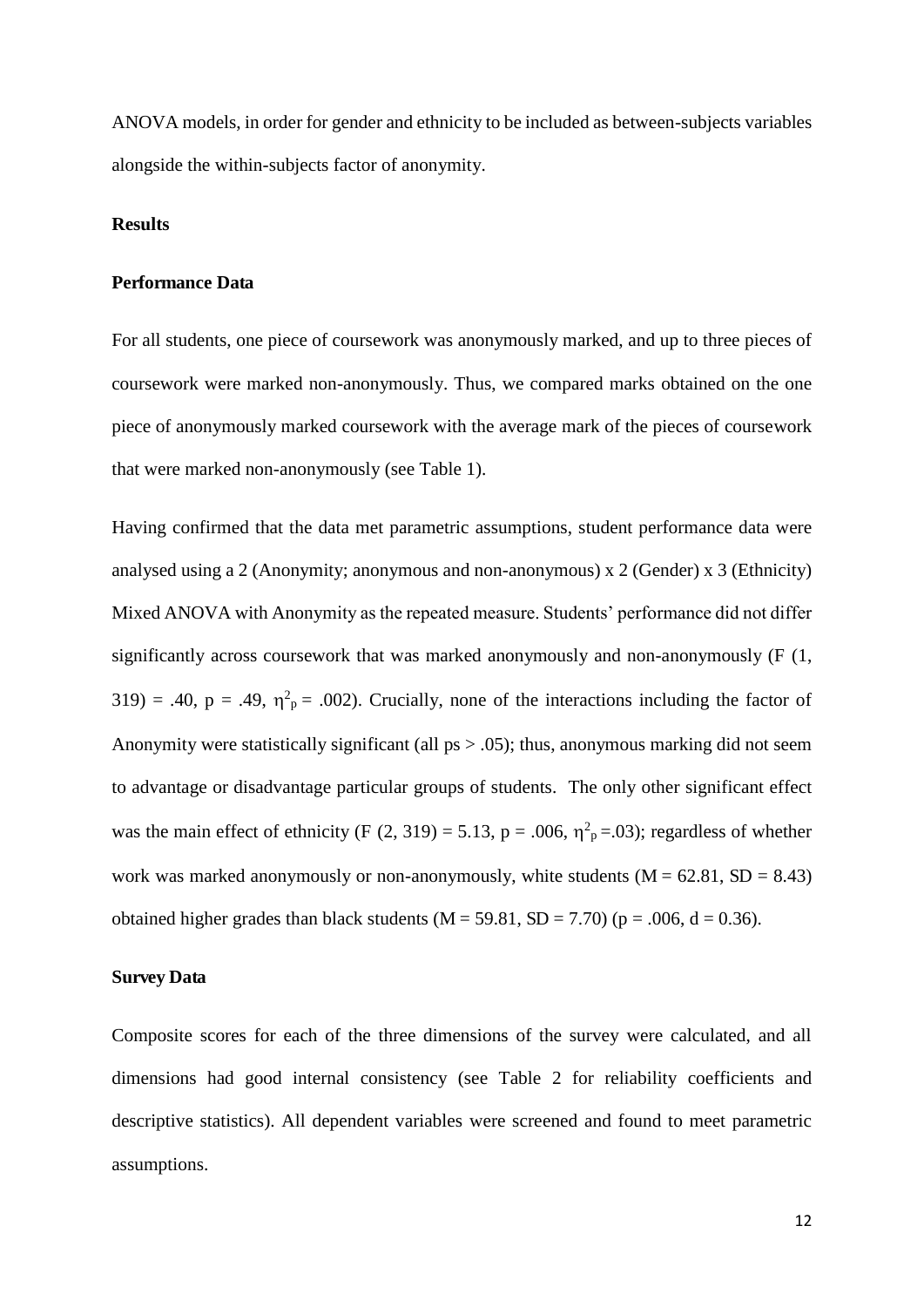#### **Perceptions of Fairness in Marking**

The first analysis tested whether anonymous marking was perceived by students to be fairer than non-anonymous marking. A 2 (Anonymity: Anonymous; Not Anonymous) x 2 (Gender) x 3 (Ethnicity) mixed ANOVA was conducted, with anonymity as the repeated measure, and perceived fairness in marking as the dependant variable.

The data show no significant difference in perceptions of fairness according to whether or not marking was anonymous (F(1, 189) = 3.09,  $p = .08$ ,  $\eta^2 p = .02$ ); there were also no significant gender or ethnicity differences in the perceived fairness of marking  $(F(1, 189) = .57, p = .45,$  $\eta_{\text{p}}^2 = .003$ , and F(2, 189) = 1.46, p = .24,  $\eta_{\text{p}}^2 = .02$ , respectively). There was, however, a significant interaction between Anonymity and Gender,  $F(1, 189) = 4.02$ ,  $p = .046$ ,  $\eta^2 p = .02$ . Simple Main Effects Analyses revealed that whilst for males there was no difference in the perceived fairness of anonymous and non-anonymous marking  $(t(97) = -.95, p = .35, d = 0.09)$ , females perceived anonymous marking to be significantly fairer than non-anonymous marking,  $t(96) = 3.63$ ,  $p < .001$ ,  $d = 0.37$ . Neither the Anonymity x Ethnicity interaction, nor the threeway interaction, were significant ( $ps > .05$ ).

#### **Perceptions of Feedback**

In order to test whether feedback from non-anonymous marking is perceived to be more helpful to students' learning than feedback from anonymous marking, a 2 (Anonymity: Anonymous; Not Anonymous) x 2 (Gender) x 3 (Ethnicity) mixed ANOVA was conducted, with anonymity as the repeated measure, and perceptions of feedback as the dependant variable.

Feedback on non-anonymously marked work was perceived by students to have greater potential for learning than feedback on anonymously marked work,  $F(1, 189) = 15.15$ ,  $p < .001$ ,  $\eta^2$ <sub>p</sub> = 0.07. There were no significant effects of gender (F(1, 189) = 1.95, p = .17,  $\eta^2$ <sub>p</sub> = 0.01) nor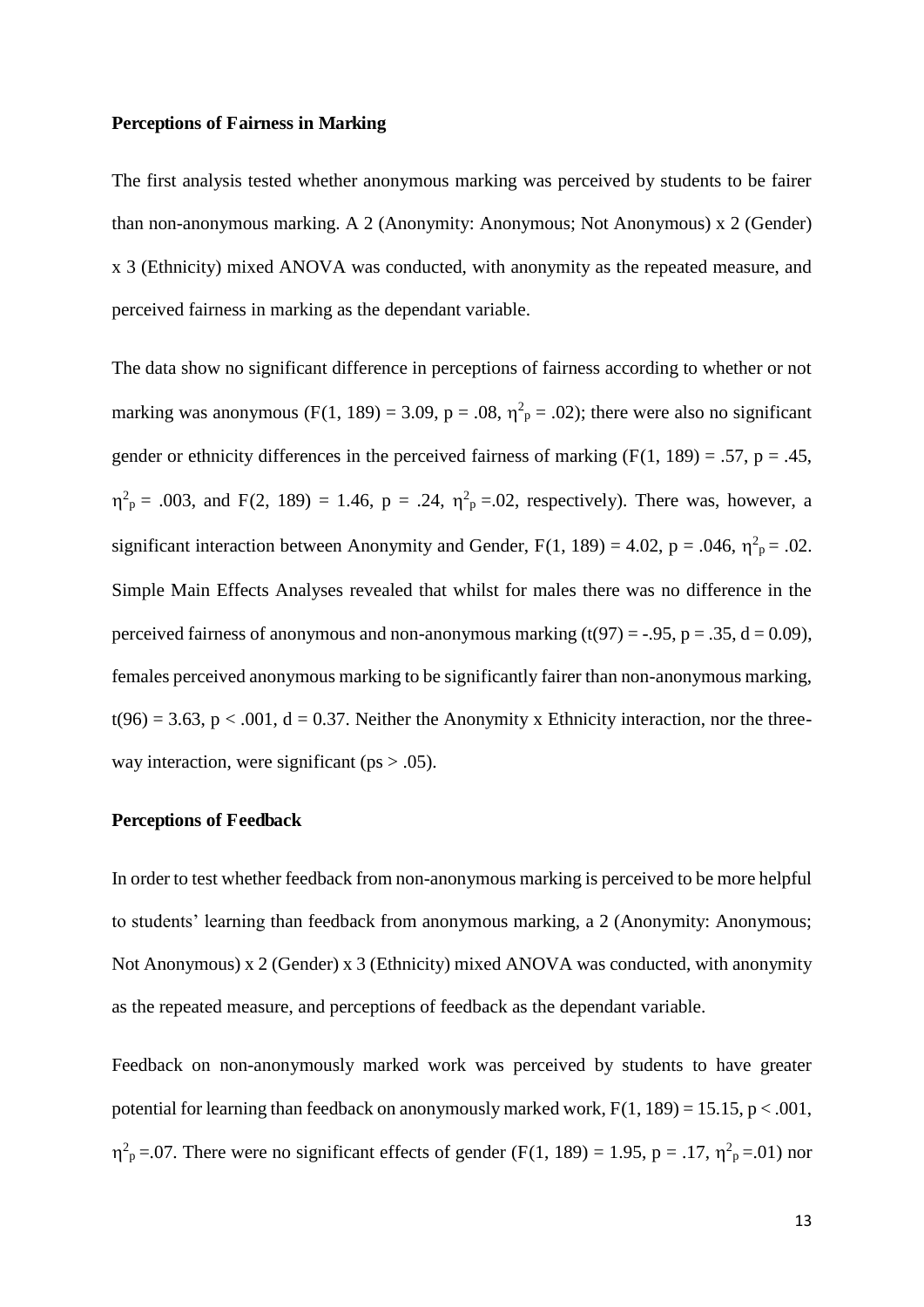ethnicity (F(2, 189) = 1.35, p = .26,  $\eta^2$ <sub>p</sub>=.01) on the perceived learning value of feedback. There were no significant two- or three-way interactions (all  $ps > .05$ ).

#### **Perceptions of Relationships**

Finally, we tested whether students perceived non-anonymous marking to foster a stronger relationship with their lecturer than anonymous marking. A 2 (Anonymity: Anonymous; Not Anonymous) x 2 (Gender) x 3 (Ethnicity) mixed ANOVA was conducted, with anonymity as the repeated measure, and perceptions of relationships as the dependant variable.

In parallel to the findings for perceptions of feedback, there was a significant main effect of anonymity, F(1, 188) = 26.32, p < .001  $\eta^2$ <sub>p</sub> = 12. Students perceived a stronger relationship with the marker where work had not been marked anonymously, than when it had been marked anonymously. Neither the main effect of gender (F(1, 188) = 2.95, p = .09,  $\eta^2$ <sub>p</sub>=.02), nor the main effect of ethnicity (F(2, 188) = 2.73, p = .07,  $\eta^2$ <sub>p</sub> = .03) were significant. There were no significant two- or three-way interactions (all  $ps > .05$ ).

#### **Discussion**

The primary aim of the present study was to explore students' experiences of anonymous marking, recognising that the impact of anonymous grading and anonymous feedback may differ (Whitelegg, 2002). At a time where dialogic feedback practices are gaining increasing recognition (e.g., Carless, 2016), it is important to ascertain whether the perceived benefits of anonymous marking (e.g. removal of bias) outweigh potential disadvantages, such as disruption of feedback learning loops and exacerbating the perceived distance between lecturers and students.

#### **Perceptions of Anonymous Grading**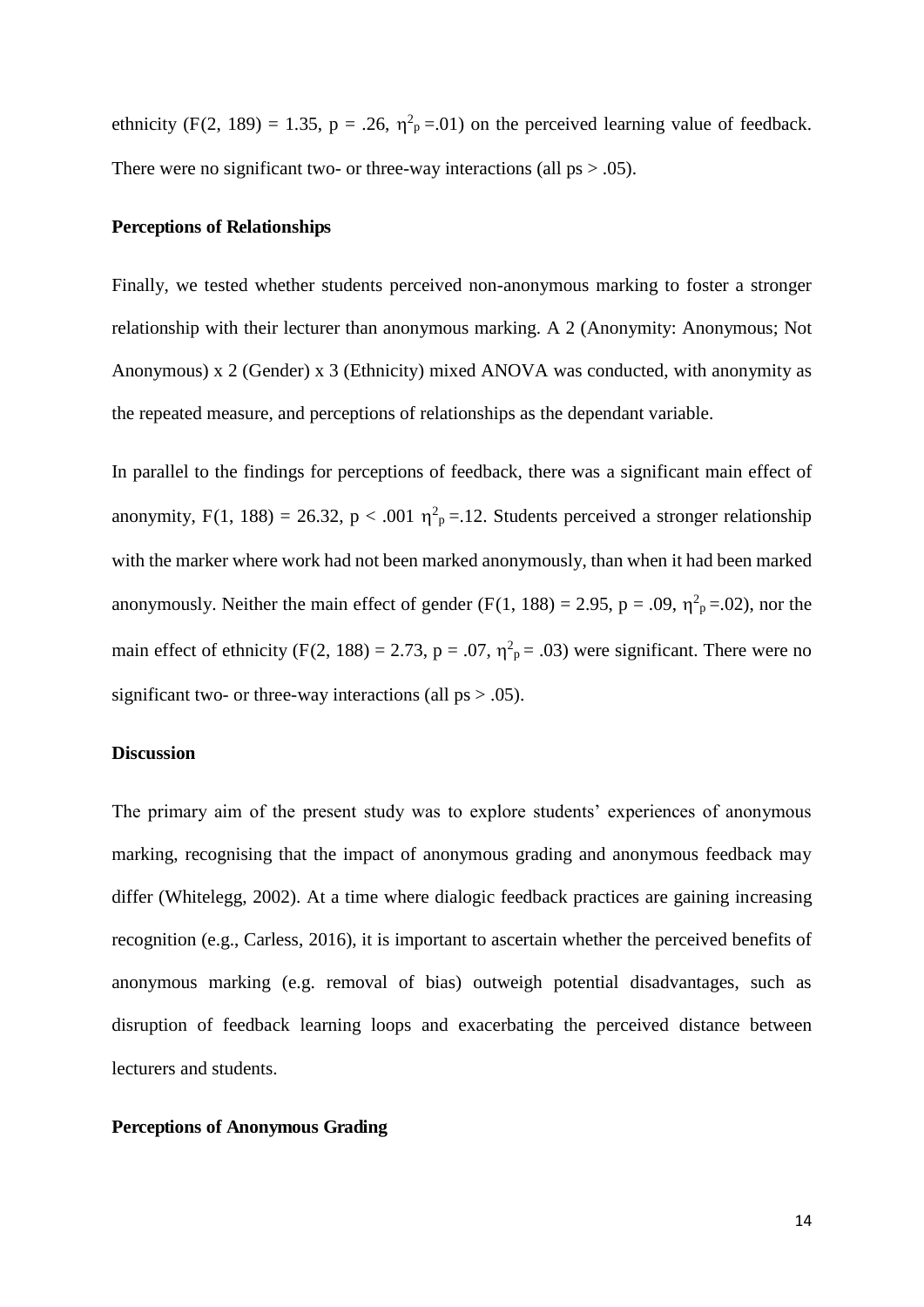One of the primary arguments for the use of anonymous marking is that it ensures students' work is marked purely on merit, without the potential for knowledge of the student to influence the grade awarded (e.g. Dennis & Newstead, 1994). We explored whether we could see systematic differences in students' grades for work that had been marked anonymously, compared with work that had been marked non-anonymously. The student performance data obtained for the sample of students who experienced both forms of marking showed no statistical difference between students' marks for both anonymously and non-anonymously marked work. Such a finding aligns with more recent suggestions that pre-existing knowledge of the student's identity does little to systematically influence grading of work (Krawczyk, 2017). In terms of student ethnicity and student performance data, this study supports Hinton and Higson's (2017) assertion that anonymising student work does little to address already well-documented attainment gaps. We did not find any evidence that students are either advantaged or disadvantaged by anonymous marking or non-anonymous marking.

Whilst students' performance did not differ objectively according to whether their work was marked anonymously or non-anonymously, on a subjective level did students perceive anonymous marking to be fairer than non-anonymous marking? Taking the sample as a whole, the answer is negative; there was no significant difference in students' ratings of the perceived fairness of marking for anonymously and non-anonymously marked work. However**,** female students did perceive anonymous marking to be significantly fairer than non-anonymous marking, yet our analysis of performance data demonstrated that these concerns about the fairness of marking were not founded. As such, our findings do not provide support for biased marking when the identity of the student is known (Worsley & Knight, 1998; Brennan, 2008; Malouff, Emmerton & Schutte, 2013); rather, they align with those of Owen et al. (2010) in failing to demonstrate significant gender bias in marking. We also found no evidence of perceived bias on the grounds of ethnicity, and neither Black nor Asian students reported that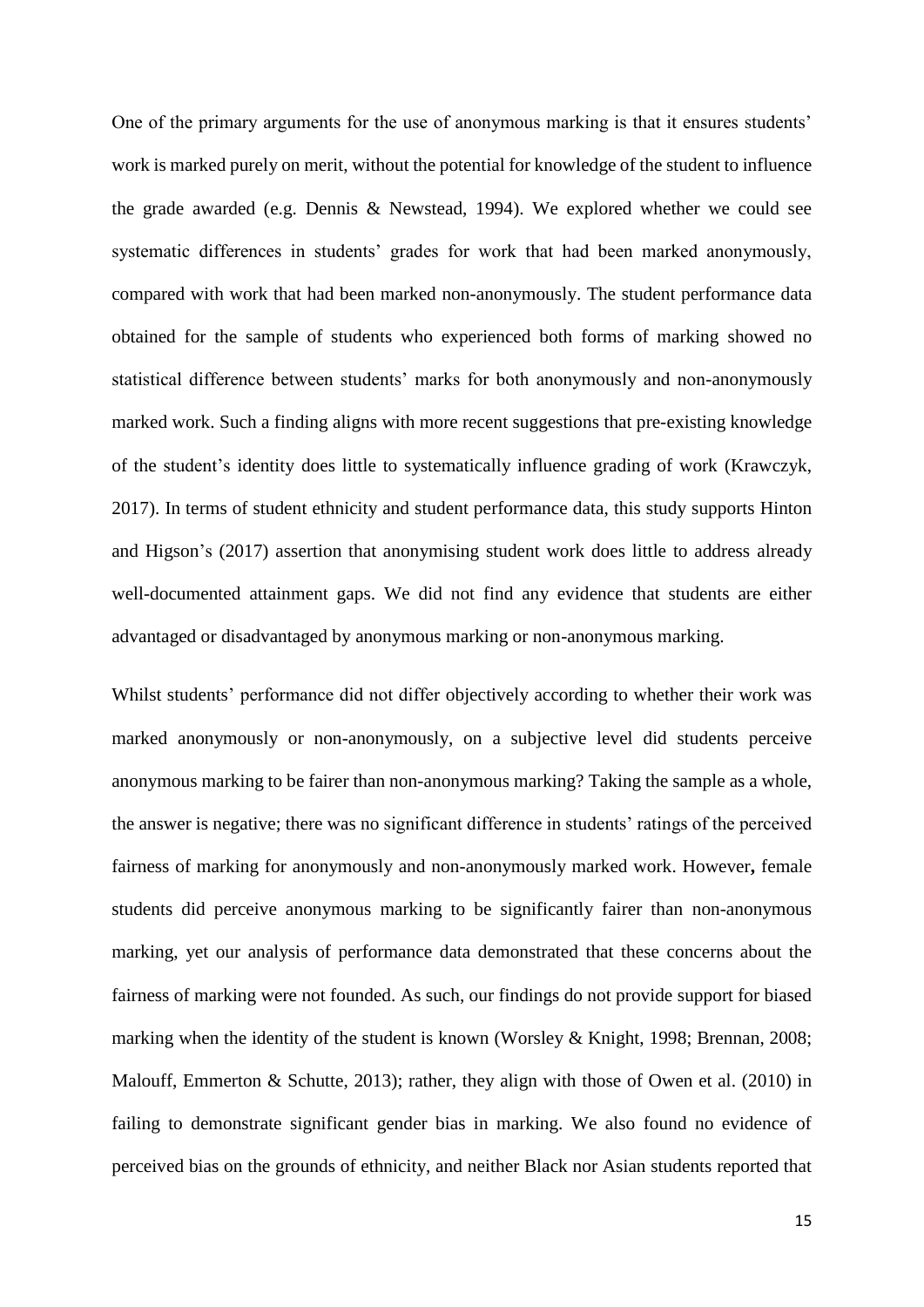they perceived non-anonymous marking to be unfair or lacking in transparency in comparison to anonymous marking.

As one way to address students' concerns about potential bias in non-anonymous marking, our findings reinforce the need for open, transparent communication with students in relation to marking practices, moderation, second marking and the role of the external examiner. Such communication would address the potential for distrust between lecturers and students at the beginning of a programme of study and create a positive dialogue surrounding fairness in marking.

#### **Perceptions of Anonymous Feedback**

The students in this study indicated that feedback on non-anonymously marked work was perceived as more helpful to learning than feedback from anonymously marked work. The negative effect of anonymisation in marking has previously been reported in the literature in relation to a disruption to the feedback loop, depersonalisation of feedback comments and a lack of student engagement in feedback seeking (Whitelegg, 2002; Brennan, 2008). In this study, students were able to compare their experience of both anonymous and non-anonymous marking and associated feedback; they reported that feedback received on the anonymouslymarked work was not as effective in helping them to improve learning and study practices, in clarifying things they had not fully understood, in initiating further feedback seeking, nor in motivating them to do better next time. A large body of literature attests to the fact that students prefer personalised feedback (Handley et al., 2008; Tuck, 2012; Birch et al., 2016). The feedback received on the anonymously marked work could not reference students' previous performance, their use of feedback from previous assessments or be emotionally sensitive to that particular student. Previous research has shown that lecturers like to recognise improvement and progression from one assessment to another (e.g. Tuck, 2012). As such, this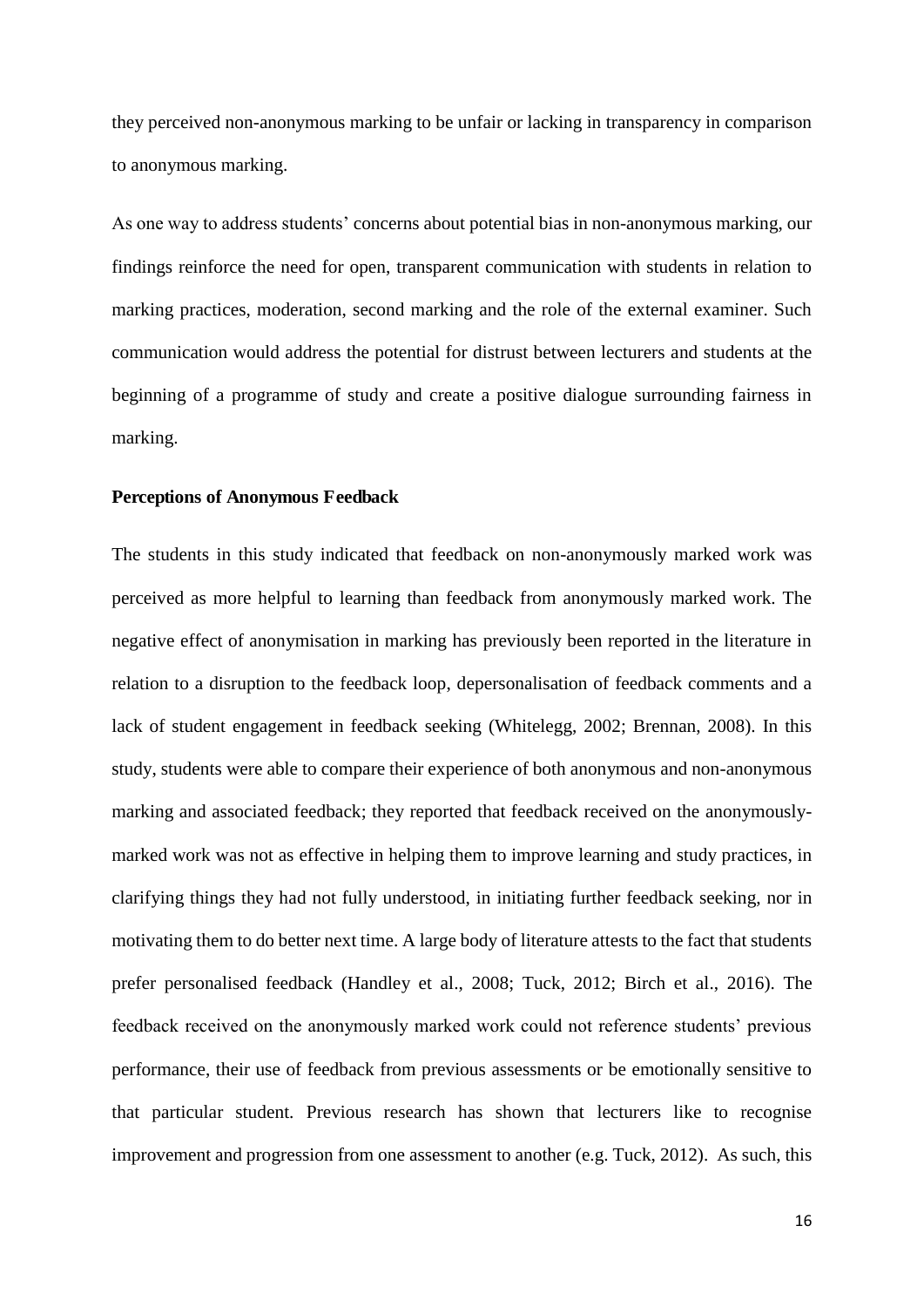could have led to the perception that feedback on anonymously marked work was not as effective for their learning (Whitelegg, 2002; Crook, et al., 2006). Crucially, feedback which is generic, emotionally neutral, and not personalised to a particular student's needs may not support implementation of the developmental advice (Birch et al., 2016; Pitt & Norton, 2016).

The students in this study perceived that non-anonymous marking fosters a stronger relationship with their lecturer than is possible with anonymous marking. Such a finding aligns with those of Price et al. (2010) where the feedback on non-anonymous work was perceived as more relational, enhancing the students' internal well-being and positive mind-set. The distance between the lecturer and student was therefore perceived to be reduced by the feedback on the non-anonymously marked work (Whitelegg, 2002; Handley et al., 2008, Hughes, 2011). Our data align with the recommendations made by Birch et al. (2016), that anonymous marking may undermine the potential for feedback to foster positive relationships between lecturers and students. Depersonalisation of the feedback process by limiting the potential for feedback dialogue could be argued to represent a regressive move in feedback practice, particularly if we are to consider the role that student's emotions have upon their feedback processing (Rowe et al., 2013, Pitt & Norton, 2016; Pitt, 2017). The students in this study perceived that receiving feedback on non-anonymously marked work was a more positive experience than receiving feedback on work that had been marked anonymously. Therefore, we suggest that if we are to follow the most recent recommendations surrounding dialogic feedback we should focus upon increasing the propensity for this working relationship to be fostered within feedback situations (Carless, 2016).

#### **Conclusion**

The findings within this study have certain limitations we must acknowledge. Firstly, it was carried out at a single UK higher education Institution and represented only four subject areas.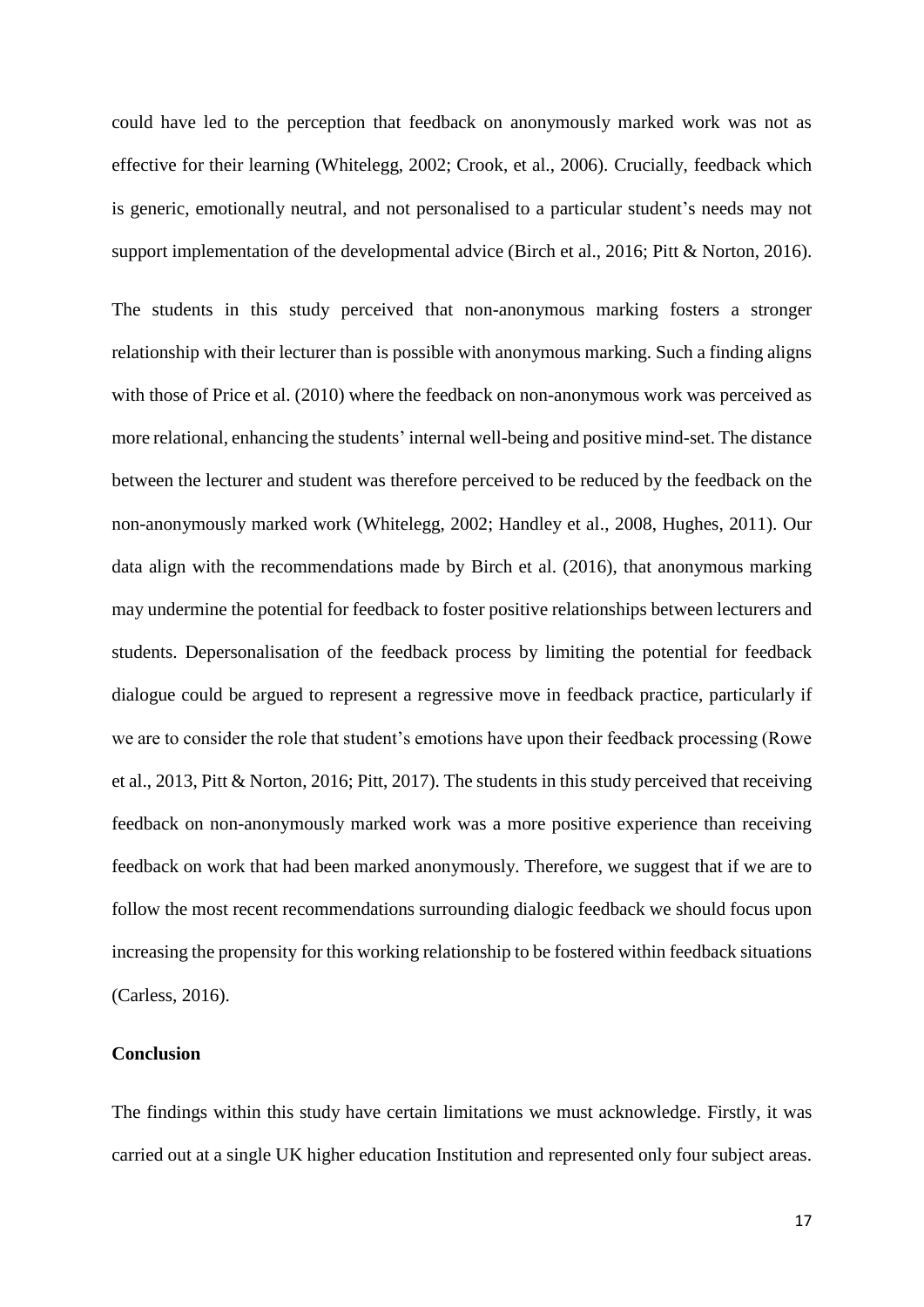Secondly, whilst the student performance data were drawn from all students with available data who took the modules in the study, not all of these students also completed the survey. The students whose performance data were analysed, but did not complete the survey, may have viewed anonymous marking and feedback differently. This study focused upon exploring the characteristics of students (gender and ethnicity) and perceptions of anonymous marking; however, future research could investigate the characteristics of markers to explore if this has a bearing upon marking practice and perceptions of fairness for both anonymous and nonanonymous marking. In addition, future research could also explore student's perceptions of assessment fairness within each individual module and each different type of assessment they experience. A potential future research direction could also consider how the depersonalised feedback students received from the anonymous marking manifested itself and what they subsequently did with it. Limitations aside, the implications of the findings are of value for both research and practice.

Quality assurance, transparency and equity in assessment remain key concerns of practitioners and policy makers in higher education. However, if we view the primary purpose of assessment as a process of learning, then we need to seriously question whether transparency and equity require anonymous marking. Whitelegg (2002) recognised the potential detrimental effects of anonymous marking on the impact of feedback, and recommended that work should be anonymously graded, but then unmasked before providing feedback so that comments could be personalised. Our data suggest that anonymous marking might undermine the learning potential of feedback, and minimise the strength of the relationship between lecturers and students, which may minimise the role of dialogue in the feedback process.

 We also found no evidence that non-anonymous marking has any deleterious effect on students' performance, nor that students perceive it to be unfair or biased (with the exception of female students). In line with a recent emphasis on student engagement with feedback for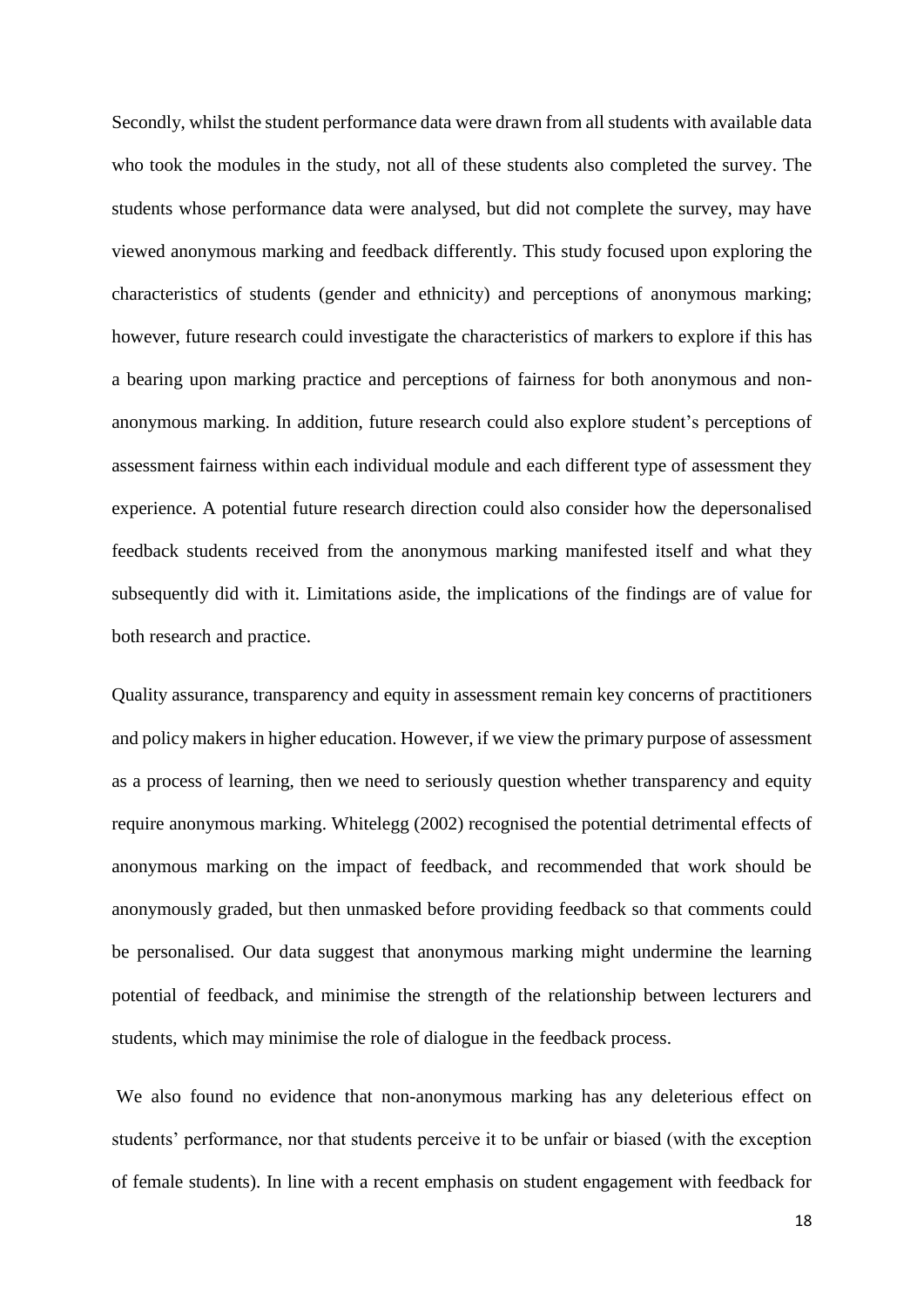learning (e.g. Winstone et al., 2017), and the crucial role of dialogue in the feedback process (e.g. Carless, 2016), we therefore suggest that feedback might not be most effective if provided on an anonymous basis. There is clearly a trade-off to be made between enhancing students' belief in the learning potential of feedback on one hand, and ensuring perceptions of fairness and transparency on the other. However, anonymous marking is not the only means by which the latter aim can be achieved. Making assessment processes transparent to students through continued dialogue, maintaining trust in the professionalism of academics, and promoting feedback as an ongoing process of dialogue can maintain the integrity of assessment processes without sacrificing the potential impact of feedback on students' learning and development.

#### **Acknowledgements**

We are very grateful to two anonymous reviewers for their comments on a previous version of this paper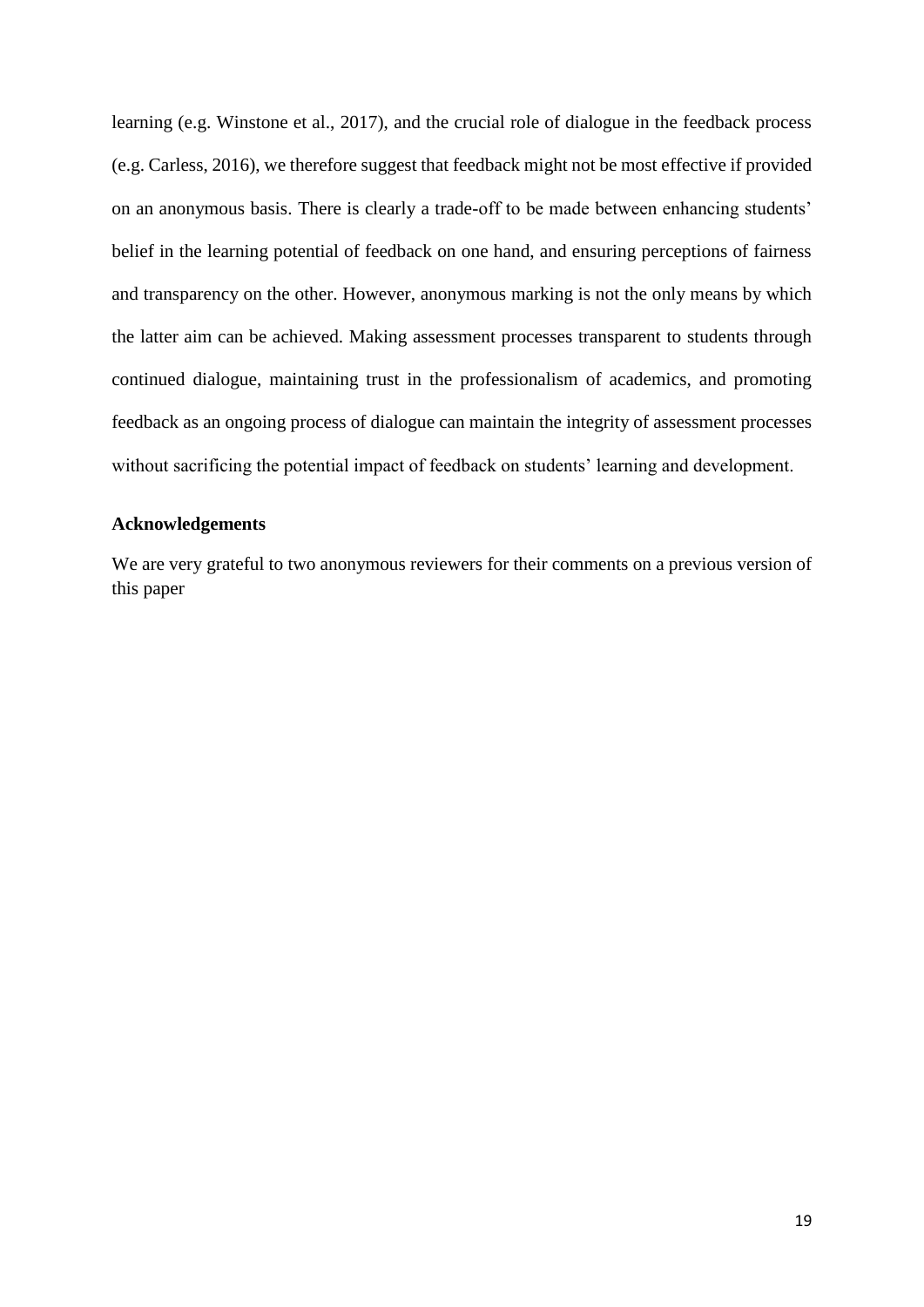#### **References**

Ajjawi, R. & D. Boud. 2017. "Researching feedback dialogue: an interactional analysis approach." Assessment & Evaluation in Higher Education 42 (2): 252-265.

Baird, J. 1998. "What's in a name? Experiments with blind marking in A-level examinations." Educational Research 40 (2): 191-202.

Baty, P. 2007. "Trust eroded by blind marking." Times Higher Education 25 May 2007. Available from http://www.timeshighereducation.co.uk/209075.article.

Birch, P., J. Batten. and J. Batey. 2016. "The influence of student gender on the assessment of undergraduate student work." Assessment & Evaluation in Higher Education 41(7): 1065- 1080.

Bradley, C. 1984. "Sex bias in the evaluation of students." British Journal of Social Psychology  $23$  (2): 147- 153.

Bradley, C. 1993. "Sex bias in student assessment overlooked?" Assessment and Evaluation in Higher Education 18 (1): 3-8.

Brennan, D. J. 2008. "University Student Anonymity in the Summative Assessment of Written Work." Higher Education Research and Development 27 (1): 43–54.

Carless, D. 2016. "Feedback as dialogue". Encyclopedia of Educational Philosophy and Theory 1-6.

Crook, C.K., H. Gross. and R. Dymott. 2006. "Assessment relationships in higher education: the tension of process and practice." British Educational Research Journal, 32 (1): 95–114.

Dennis, I. and S. E. Newstead. 1994. "The Strange Case of the Disappearing Sex Bias." Assessment & Evaluation in Higher Education 19 (1): 49-56.

Dennis, I. 2007. "Halo effects in grading student projects." Journal of Applied Psychology 92 (4): 1169-1176.

Equality Challenge Unit/Higher Education Academy 2008. Equality Challenge Unit Annual Review 2008. https://www.ecu.ac.uk/wp-content/uploads/external/ecu-annual-review-2008.pdf

Falchikov N. and J. Goldfinch 2000. "Student peer assessment in higher education: A metaanalysis comparing peer and teacher marks." Review of Educational Research 70 (3): 287–322.

Fleming, N. D. 1999. "Biases in marking students' written work: quality?" In: Brown, S. and A. Glasner. (eds) Assessment Matters in Higher Education: Choosing and Using Diverse Approaches. 83-92. Buckingham: Society for Research into Higher Education / Open University Press.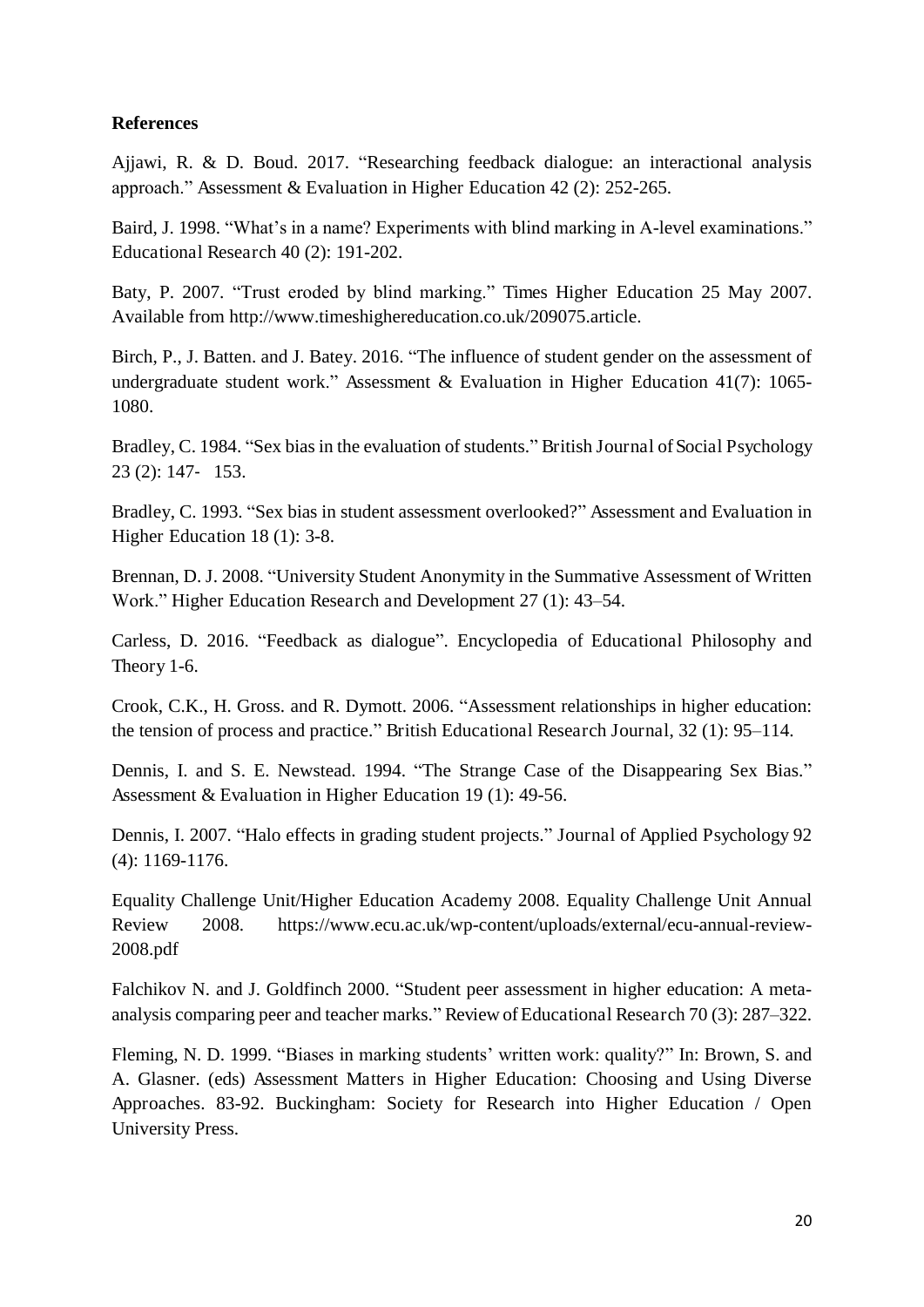Goddard-Spear, M. 1984. The biasing influence of pupil sex in a science marking exercise. Research in Science & Technological Education 2 (1): 55-60.

Handley, K., M. Price. and J. Millar. 2008. "Engaging students with assessment feedback." Final report for FDTL5 project 144/03. Oxford Brookes University Business School.

Hattie, J.A.C. and Timperley, H. 2007. The power of feedback. Review of Educational Research, 77(1), 81-112.

Hinton, D. P and Higson, H. 2017. A large-scale examination of the effectiveness of anonymous marking in reducing group performance differences in higher education assessment. PLOS ONE 12 (8): e0182711. https://doi.org/10.1371/journal.pone.0182711

Hughes, G. 2011. "Towards a personal best: a case for introducing ipsative assessment in higher education." Studies in Higher Education 36 (3): 353-367.

Jonsson, A. 2013. Facilitating productive use of feedback in higher education. Active Learning in Higher Education, 14, 63–76.

Krawczyk, M. 2017. "Do gender and physical attractiveness affect college grades?" Assessment & Evaluation in Higher Education. doi:10.1080/02602938.2017.1307320.

Malouff, J. M., A. J. Emmerton. And N. S. Schutte. 2013. "The Risk of a Halo Bias as a Reason to Keep Students Anonymous During Grading." Teaching of Psychology 40: 233–237.

Malouff, J. M., S. J. Stein. L. N. Bothma, K. Coulter. And A. J. Emmerton. 2014. "Preventing halo bias in grading the work of university students." Cogent Psychology 1(1) doi.org/10.1080/23311908.2014.988937

Nash, R. A., and N. E. Winstone. 2017. Responsibility-sharing in the giving and receiving of assessment feedback. Frontiers in Psychology 8. doi.org/10.3389/fpsyg.2017.01519.

Newstead, S. and I. Dennis. 1990. "Blind marking and sex bias in student assessment." Assessment and Evaluation in Higher Education, 15 (2): 132-139.

Nicol, D. 2010. "From monologue to dialogue: improving written feedback processes in mass higher education." Assessment and Evaluation in Higher Education 35 (5): 501-517.

NUS. 2008. "Higher Education Campaign: Mark my Words, Not My Name*"* [online]. Accessed October 30<sup>th</sup> 2017. http://www.nus.org.uk/en/Campaigns/Higher-Education/ Markmy-words-not-my-name/

Orsmond, P., Merry, S., & Reiling, K. (2005). Biology students' utilization of tutors' formative feedback: A qualitative interview study. Assessment & Evaluation in Higher Education 30: 369–386.

Osler, A. (1999) The Educational Experiences and Career Aspirations of Black and Ethnic Minority Undergraduates. Race Ethnicity and Education. 2 (1): 39-58.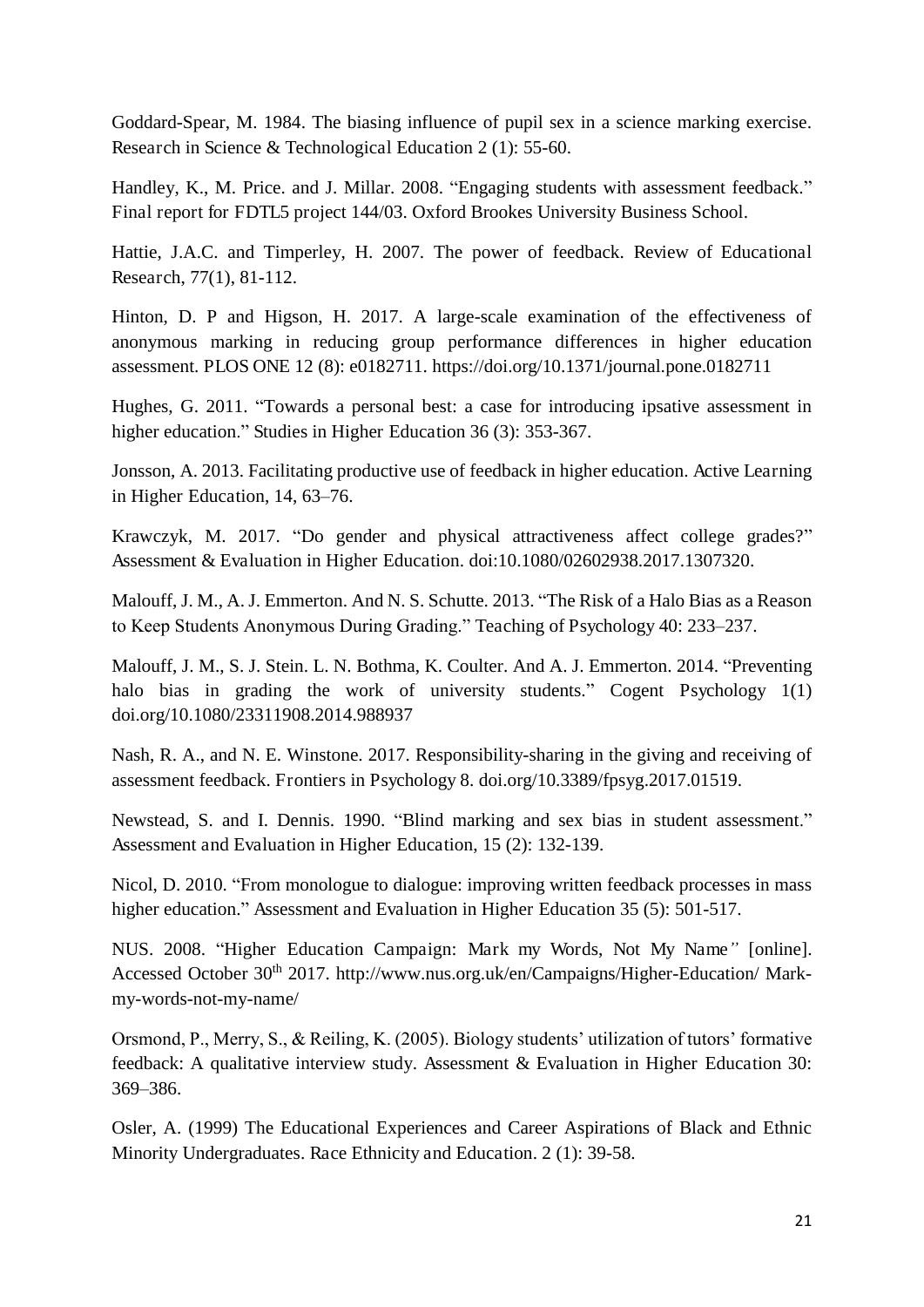Owen, C., J. Stefaniak. And G. Corrigan. 2009. "Marking Identifiable Scripts: Following Up Student Concerns." Assessment & Evaluation in Higher Education 35 (1): 33–40.

Pitt, E. 2017. "Students' Utilisation of Feedback: A Cyclical Model". In Carless, D., Bridges, S., Chan, C. & Glofcheski, R. (eds). Scaling up assessment for learning in higher education, 145-158, Springer.

Pitt, E. and L. Norton. 2016. "'Now that's the feedback I want!' Students' reactions to feedback on graded work and what they do with it." Assessment & Evaluation in Higher Education, 42 (4): 499-516.

Price, M., K. Handley. J. Millar. and B. O'Donovan. 2010. "Feedback all that effort but what is the effect?" Assessment & Evaluation in Higher Education, 35 (3): 277-289.

Richardson, J. (2008a). Degree attainment, ethnicity and gender: A literature review. York. https://www.heacademy.ac.uk/searchn/site/assets%20York%20documents%20ourwork%20re search%20J%20Richardson%20literature%20review%20Jan08%20pdf.

Rowe, A., J. Fitness. and L. Wood. 2013. "University student and lecturer perceptions of positive emotions in learning." International Journal of Qualitative Studies in Education, 28 (1): 1-20.

Singh, G. 2011. "Black and minority ethnic (BME) students' participation in higher education: improving retention and success. A synthesis of research evidence." Higher Education Academy.

Southee, D. J. 2009. "Anonymous marking in design - how does that work?" In: Clarke, A., W. Ion. C. McMahon. and P. Hogarth. (eds) Global Engineering Alliance for Research and Education (GEARE) - A Comprehensive Study  $&$  Intern Abroad Program for Engineering Students 182- 186.

Surridge, P. 2008. "The National Student Survey 2005-2007: Findings and Trends." Bristol, UK; Higher Education Funding Council for England.

Tuck, J. 2012. "Feedback-giving as social practice: teachers' perspectives on feedback as institutional requirement, work and dialogue" Teaching in Higher Education, 17 (2): 209-221.

Whitelegg, D. 2002. "Breaking the Feedback Loop: Problems with Anonymous Assessment." Planet 3: 7–8. doi10.11120/plan.2002.00050007.

Winstone, N., R. Nash. M. Parker and J. Rowntree. 2017. "Supporting learners' engagement with feedback: A systematic review and a taxonomy of recipience processes." Educational Psychologist, 52 (1): 17-37.

Winstone, N., R. Nash, M. Parker and R. Menezes. 2016. "What do students want most from written feedback information? Distinguishing necessities from luxuries using a budgeting methodology". Assessment and Evaluation in Higher Education, 41 (8): 1237-1253.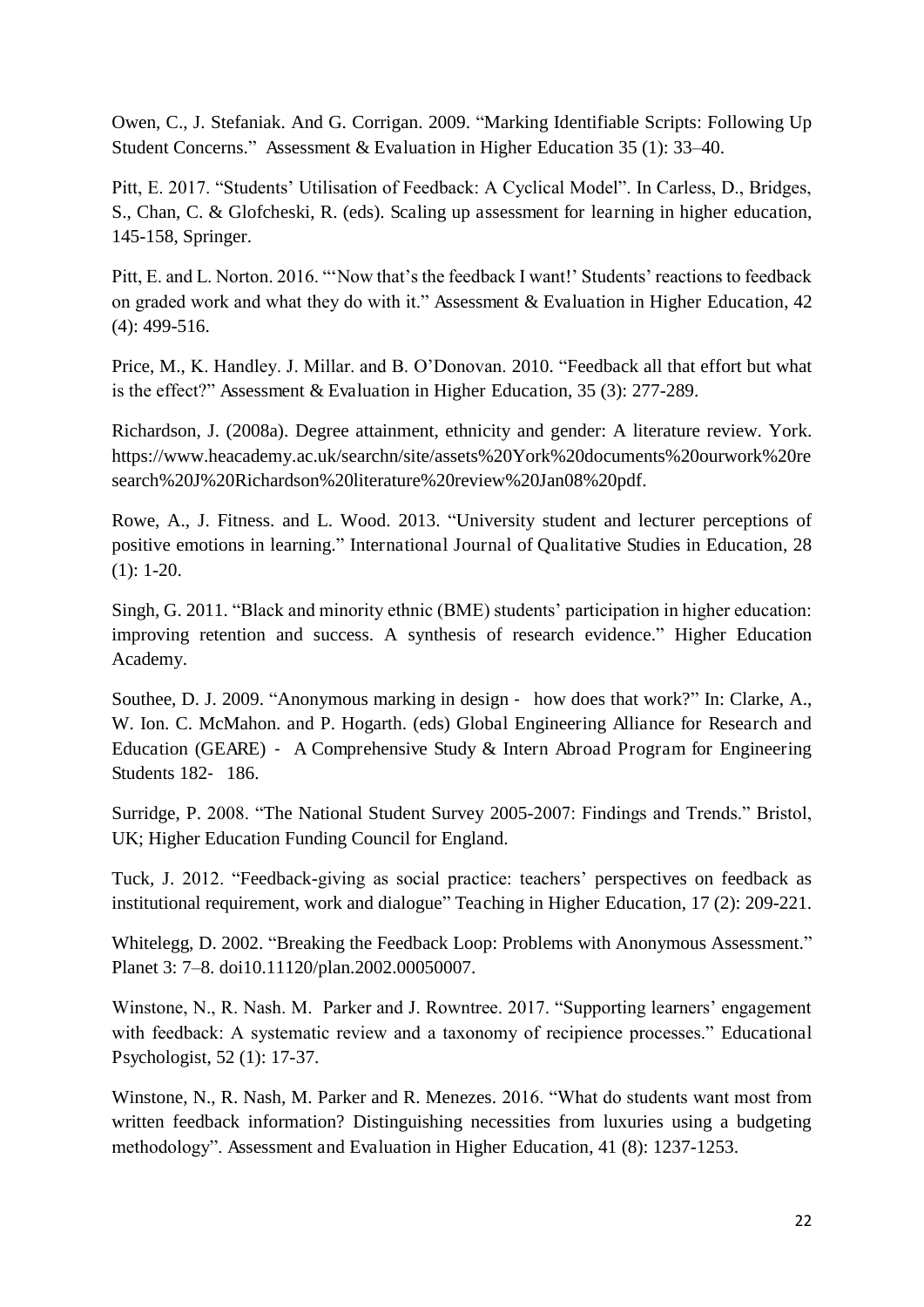Winstone, N., R. Nash. J. Rowntree and M. Parker. 2017. "It'd be useful, but I wouldn't use it. Barriers to University students' feedback seeking and recipience." Studies in Higher Education 42 (11): 2026-2041.

Winstone, N. E. Pitt. 2017. "Feedback is a two-way street, so why does the NSS only look one way?" Times Higher https://www.timeshighereducation.com/opinion/feedback-two-waystreet-so-why-does-nss-only-look-one-way.

Worsley, A. and T. Knight. 1998. "Overcoming the fear: fairness in the joint marking of a case study." Social Work Education, 17 (4): 469-476.

Young, P. 2000. "'I might as well give up': self-esteem and mature students' feelings about feedbacks on assessments." Journal of Further and Higher Education 24 (3): 409-418.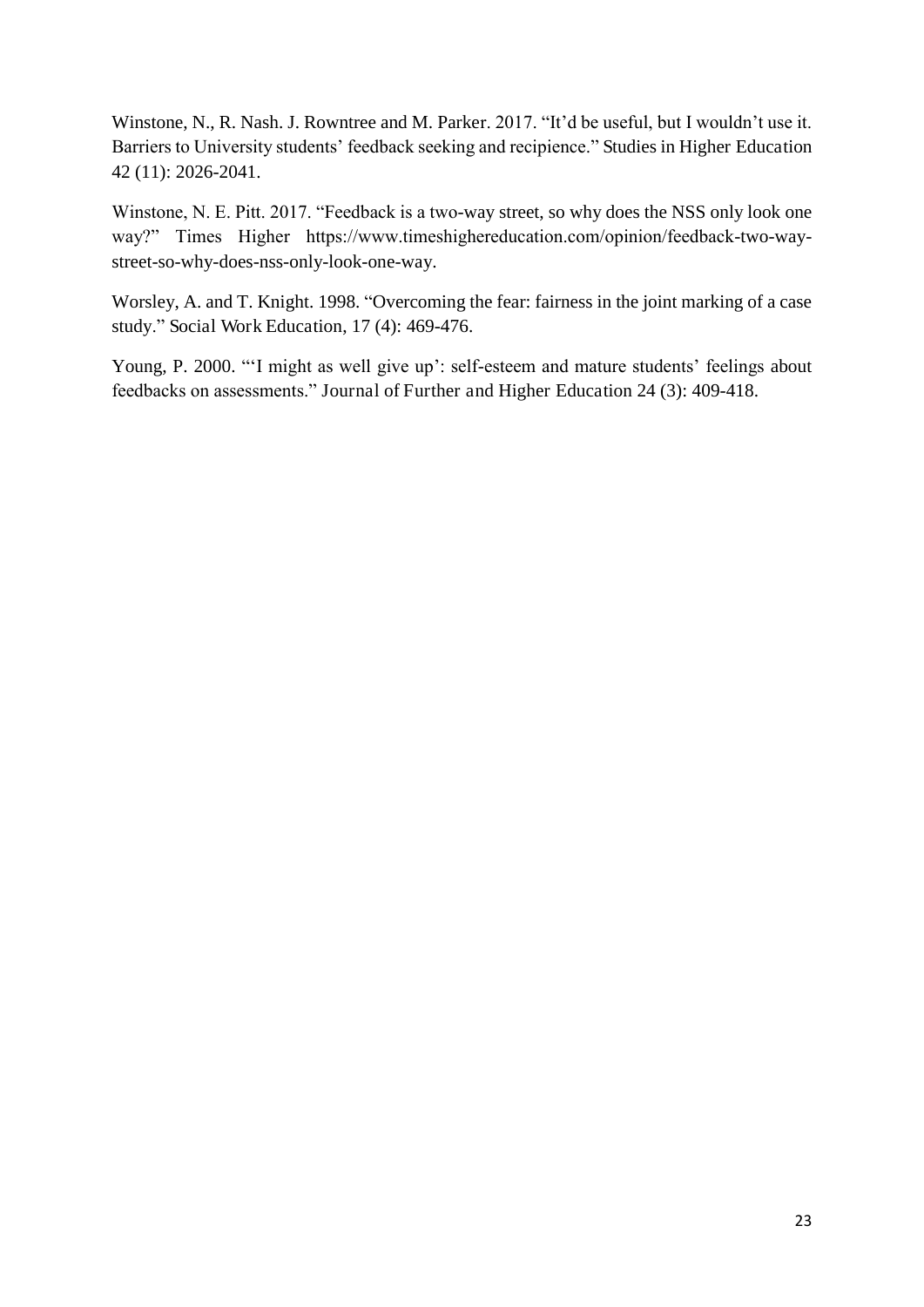|        |              |             | Anonymously marked coursework |             | Non-anonymously marked<br>coursework |
|--------|--------------|-------------|-------------------------------|-------------|--------------------------------------|
|        |              | $\mathbf N$ | M(SD)                         | $\mathbf N$ | M(SD)                                |
| Male   | Asian        | 24          | 62.42(11.42)                  | 24          | 60.75(8.48)                          |
|        | <b>Black</b> | 40          | 58.88 (10.24)                 | 40          | 59.34 (8.12)                         |
|        | White        | 120         | 61.40(11.15)                  | 117         | 62.34(8.49)                          |
| Female | Asian        | 26          | 59.88 (13.09)                 | 26          | 61.76(8.79)                          |
|        | <b>Black</b> | 44          | 59.95 (11.47)                 | 44          | 60.95(7.72)                          |
|        | White        | 77          | 64.66 (9.21)                  | 74          | 64.57 (7.60)                         |

Table 1. Student performance (M, SD) on anonymously and non-anonymously marked coursework, by gender and ethnicity.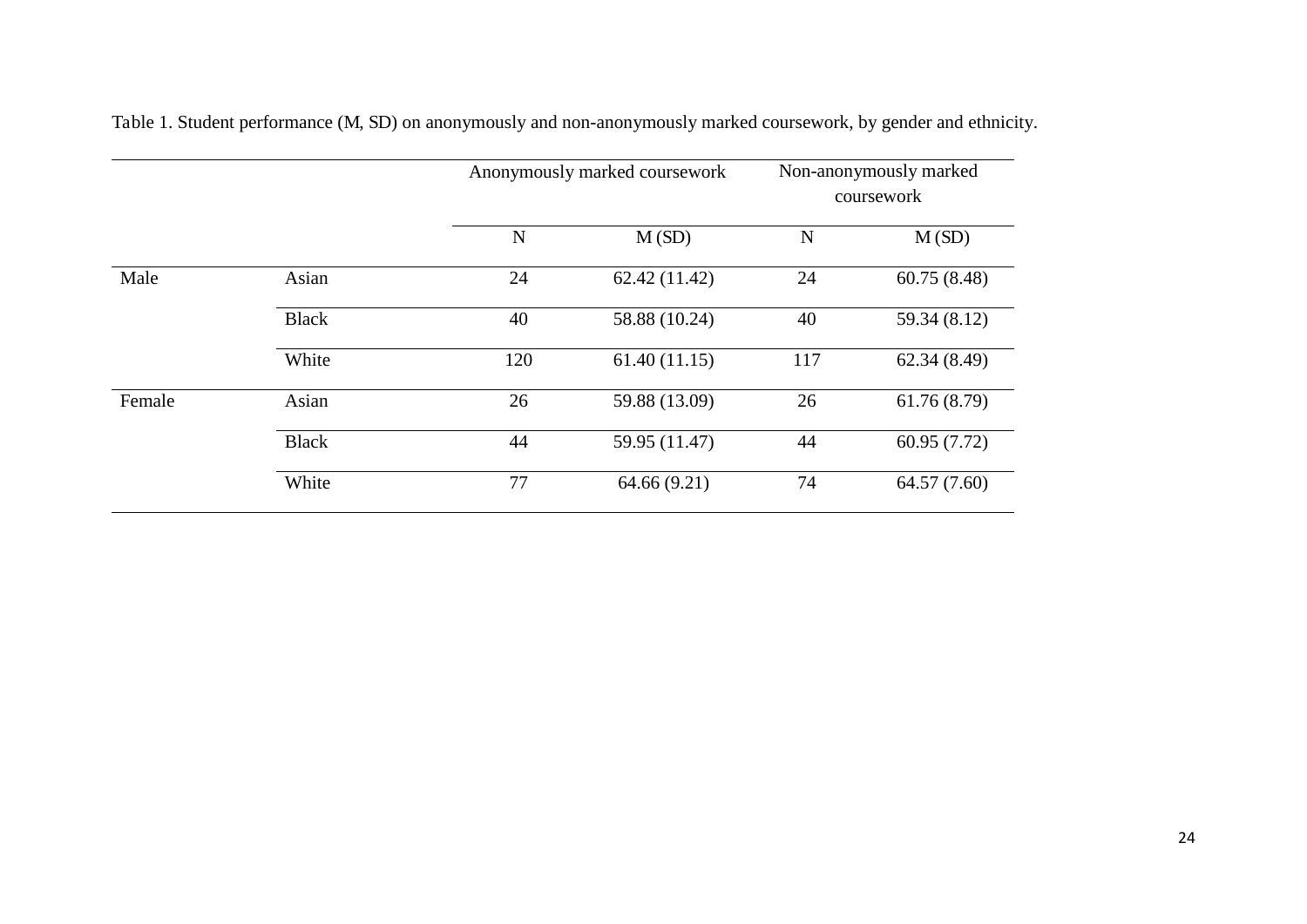|                          |                       | $\alpha$ | Ethnicity & Gender |           |              |           |           |           |  |
|--------------------------|-----------------------|----------|--------------------|-----------|--------------|-----------|-----------|-----------|--|
| <b>Assessment Format</b> | Domain                |          | White              |           | <b>Black</b> |           | Asian     |           |  |
|                          |                       |          | Male               | Female    | Male         | Female    | Male      | Female    |  |
|                          |                       |          | $N = 54$           | $N = 48$  | $N = 27$     | $N = 35$  | $N = 17$  | $N = 14$  |  |
|                          | Fairness              | .86      | 3.24(.68)          | 3.87(.66) | 3.13(.86)    | 3.55(.90) | 3.74(.90) | 3.50(.89) |  |
| Anonymous                | Feedback & Learning   | .77      | 3.16(.58)          | 3.46(.64) | 3.06(.70)    | 3.22(.54) | 3.36(.61) | 3.29(.96) |  |
|                          | Relationships         | .72      | 3.02(.74)          | 3.29(.59) | 2.68(.68)    | 3.08(.77) | 3.14(.66) | 3.00(.90) |  |
|                          | Fairness              | .85      | 3.46(.65)          | 3.03(.72) | 3.50(.88)    | 3.22(.91) | 3.25(.94) | 3.36(.79) |  |
| Not anonymous            | Feedback and Learning | .73      | 3.53(.50)          | 3.58(.55) | 3.56(.71)    | 3.45(.49) | 3.36(.51) | 3.63(.63) |  |
|                          | Relationships         | .67      | 3.33(.78)          | 3.52(.71) | 3.51(.76)    | 3.33(.72) | 3.51(.61) | 3.74(.53) |  |

Table 2. Mean (SD) ratings of the three dimensions of anonymised and non-anonymised feedback.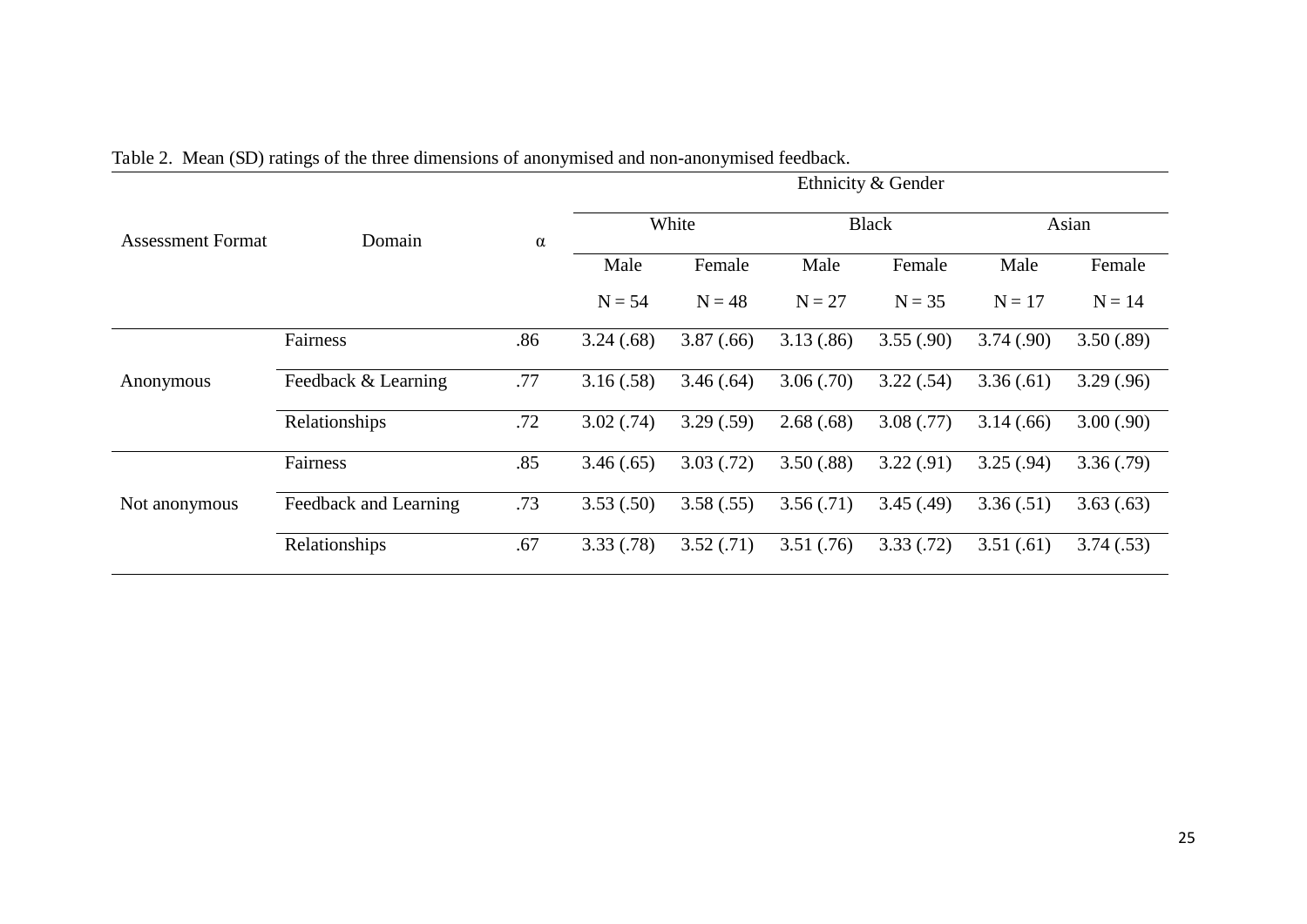#### **Online supplementary materials**

#### **Questionnaire on Student Experiences of Anonymously Marked Coursework**

The University is exploring anonymous marking. You have taken part in a pilot where some of your coursework has been anonymously marked. This questionnaire is your opportunity to tell us what you think about both anonymous marking and non-anonymous marking. Your responses will be aggregated with others to help the university in setting future marking policies. Your participation is voluntary, your responses to this survey are anonymous. It is not compulsory for you to complete the questionnaire.

The first set of questions below relate to your experiences of coursework that was anonymously marked. The second set of questions relate to your experiences of coursework that was not anonymously marked (i.e. personally identifiable). Please read each question and circle your response in the scale provided.

| <b>Anonymously marked work</b>                                                                                                                     | <b>Strongly</b><br><b>Disagree</b> | <b>Disagree</b> | <b>Neither</b>               | Agree                  | <b>Strongly</b><br>Agree |
|----------------------------------------------------------------------------------------------------------------------------------------------------|------------------------------------|-----------------|------------------------------|------------------------|--------------------------|
|                                                                                                                                                    |                                    |                 | Agree nor<br><b>Disagree</b> |                        |                          |
| 1. I prefer my coursework to be marked<br>anonymously.                                                                                             | $\mathbf{1}$                       | $\overline{2}$  | 3                            | 4                      | 5                        |
| 2. I am more confident in the marking<br>process if my coursework is marked<br>anonymously.                                                        | $\mathbf{1}$                       | $\overline{2}$  | 3                            | $\overline{4}$         | 5                        |
| I received<br>feedback<br>3.<br>The<br>on<br>my<br>marked<br>anonymously<br>coursework<br>motivated me to do better next time.                     | $\mathbf{1}$                       | $\overline{2}$  | 3                            | $\overline{4}$         | 5                        |
| 4. Anonymous marking makes the marking<br>process fair and transparent.                                                                            | $\mathbf{1}$                       | $\overline{2}$  | 3                            | $\overline{4}$         | 5                        |
| 5. I am confident that my coursework is<br>marked solely on its academic merit.                                                                    | $\mathbf{1}$                       | $\overline{2}$  | 3                            | $\overline{4}$         | 5                        |
| feedback I received<br>6. The<br>on<br>my<br>anonymously marked coursework made<br>me feel my effort had been recognised.                          | $\mathbf{1}$                       | $\overline{2}$  | 3                            | $\overline{4}$         | 5                        |
| 7. I was satisfied with the content of the<br>feedback I received on my anonymously<br>marked coursework.                                          | $\mathbf{1}$                       | $\overline{2}$  | 3                            | $\overline{4}$         | 5                        |
| 8.<br>The<br>feedback I received<br><sub>on</sub><br>my<br>marked<br>anonymously<br>coursework<br>enhanced my relationship with<br>my<br>lecturer. | $\mathbf{1}$                       | $\overline{2}$  | 3                            | $\boldsymbol{\Lambda}$ | 5                        |
| 9. The feedback given on my anonymously<br>marked coursework helped me to improve<br>how I study and learn.                                        | $\mathbf{1}$                       | $\overline{2}$  | 3                            | 4                      | 5                        |
| 10. The feedback given on my anonymously<br>marked coursework helped to clarify<br>things I hadn't fully understood.                               | 1                                  | $\overline{2}$  | 3                            | 4                      | 5                        |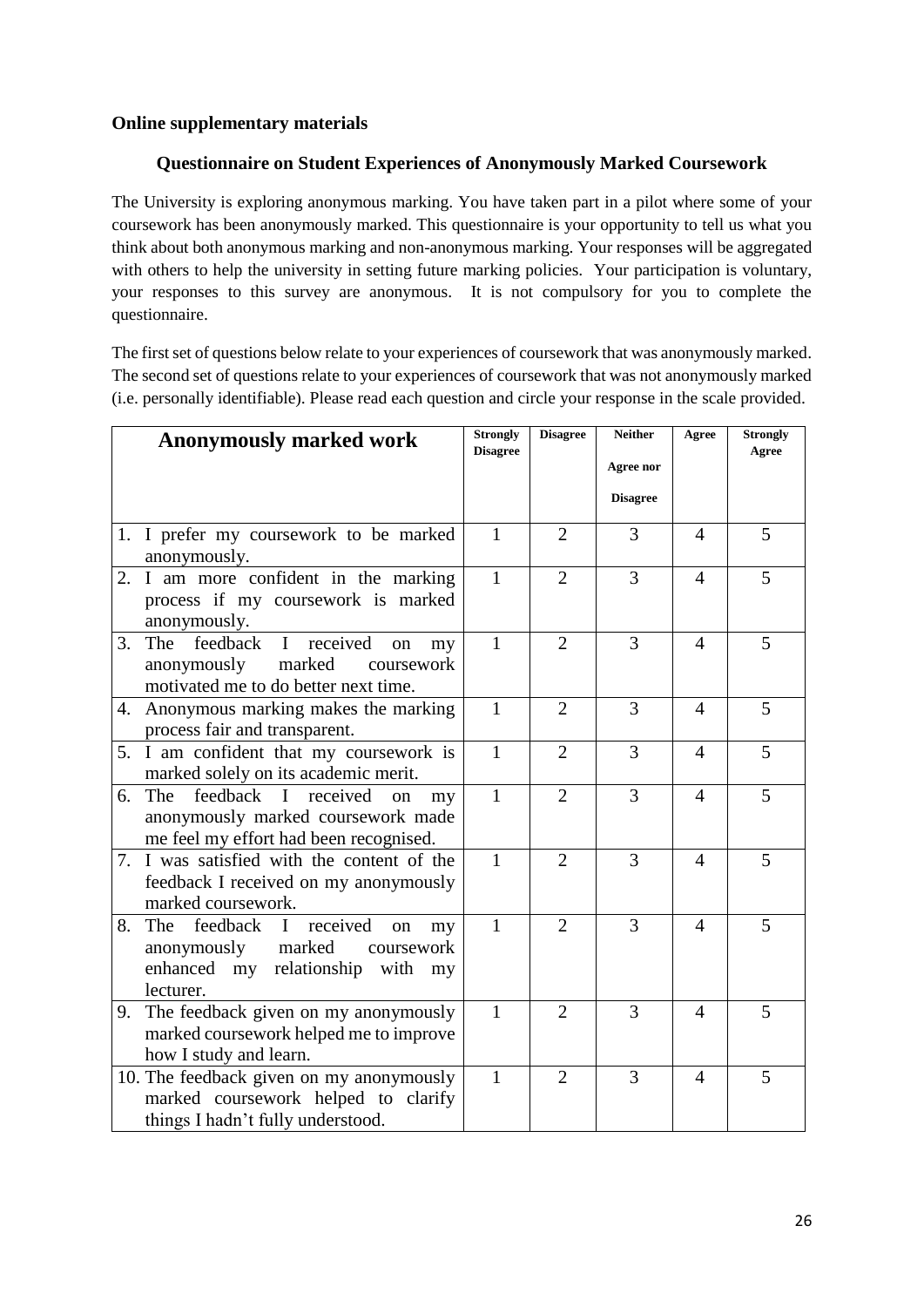| 11. Following the anonymous marking of my |  |  |  |
|-------------------------------------------|--|--|--|
| coursework, I actively sought feedback    |  |  |  |
| and support from the marker.              |  |  |  |
| 12. Anonymous marking removes bias in the |  |  |  |
| marking of my coursework.                 |  |  |  |
| 13. The feedback I received on my         |  |  |  |
| anonymously marked coursework made        |  |  |  |
| me feel my lecturer cared about my        |  |  |  |
| progress.                                 |  |  |  |

| <b>Personally identifiable marked</b>                                                                                            |                 | <b>Disagree</b> | <b>Neither</b>  | Agree          | <b>Strongly</b><br>Agree |
|----------------------------------------------------------------------------------------------------------------------------------|-----------------|-----------------|-----------------|----------------|--------------------------|
| work                                                                                                                             | <b>Disagree</b> |                 | Agree nor       |                |                          |
|                                                                                                                                  |                 |                 | <b>Disagree</b> |                |                          |
| (i.e. coursework with your name on                                                                                               |                 |                 |                 |                |                          |
| it)                                                                                                                              |                 |                 |                 |                |                          |
| 14. I prefer that the marker knows it's my<br>coursework when he or she is marking it.                                           | $\mathbf{1}$    | 2               | 3               | 4              | 5                        |
| 15. I am more confident in the marking<br>process if the marker knows it's my<br>coursework.                                     | $\mathbf{1}$    | $\overline{2}$  | 3               | $\overline{4}$ | 5                        |
| 16. The feedback I received<br>on<br>my<br>coursework motivated me to do better<br>next time.                                    | $\mathbf{1}$    | 2               | 3               | 4              | 5                        |
| 17. The marking process is fair and<br>transparent when my name is on my<br>coursework.                                          | $\mathbf{1}$    | $\overline{2}$  | 3               | 4              | 5                        |
| 18. I am confident that my personally<br>identifiable coursework is marked solely<br>on its academic merit.                      | $\mathbf{1}$    | $\overline{2}$  | 3               | 4              | 5                        |
| 19. The feedback I received on coursework<br>with my name on it made me feel my<br>effort had been recognised.                   | $\mathbf{1}$    | $\overline{2}$  | 3               | 4              | 5                        |
| 20. I was satisfied with the content of the<br>feedback I received on my personally<br>identifiable coursework.                  | $\mathbf{1}$    | $\overline{2}$  | 3               | 4              | 5                        |
| 21. The feedback I received on coursework<br>with my name on it enhanced my<br>relationship with my lecturer.                    | $\mathbf{1}$    | $\overline{2}$  | 3               | $\overline{4}$ | 5                        |
| 22. The feedback given on my coursework<br>helped me to improve how I study and<br>learn.                                        | $\mathbf{1}$    | $\overline{2}$  | 3               | $\overline{4}$ | 5                        |
| 23. The feedback given on coursework with<br>my name on it helped to clarify things I<br>hadn't fully understood.                | $\mathbf{1}$    | $\overline{2}$  | 3               | $\overline{4}$ | 5                        |
| 24. Following the marking of my personally<br>identifiable coursework I actively sought<br>feedback and support from the marker. | $\mathbf{1}$    | $\overline{2}$  | 3               | 4              | 5                        |